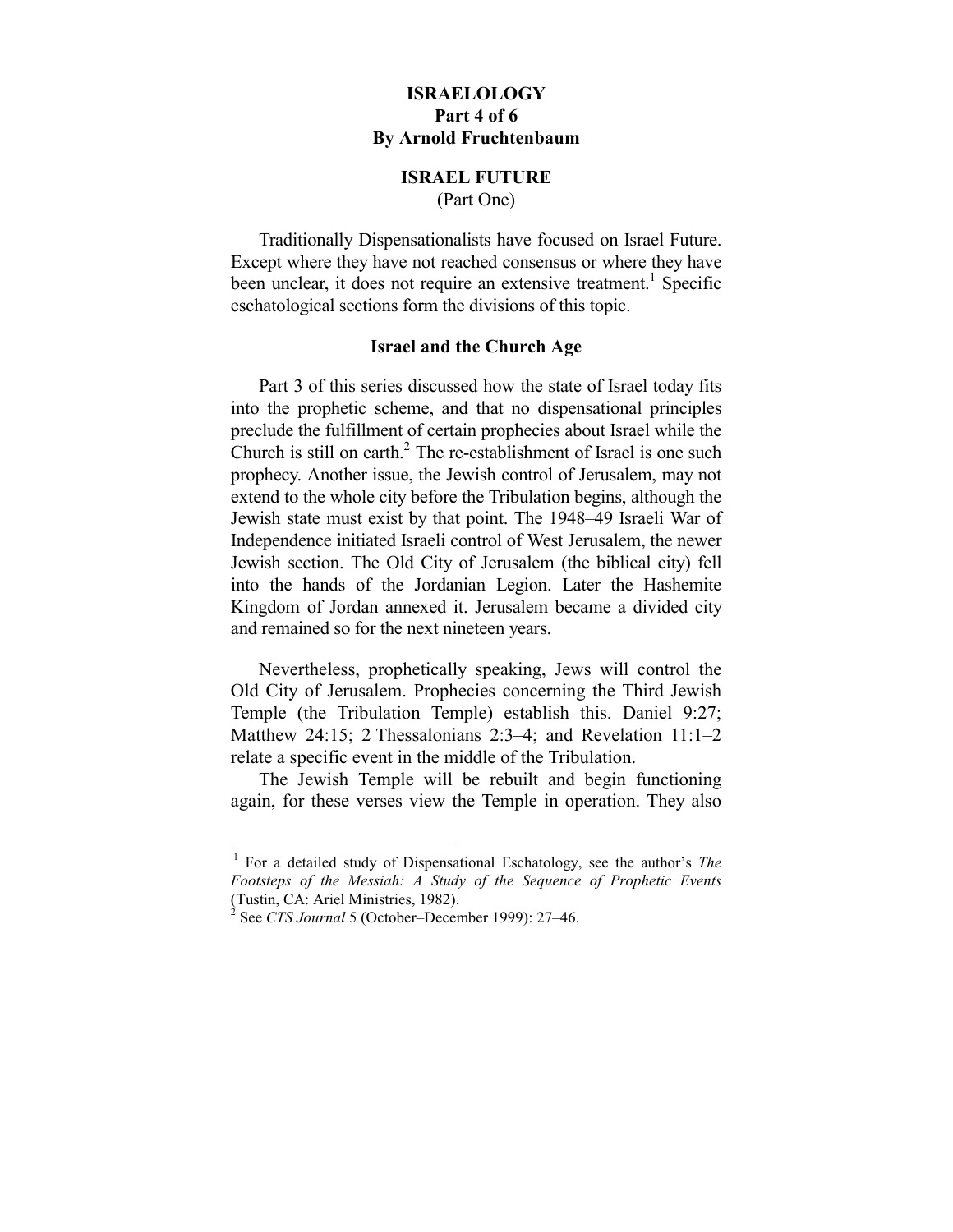presuppose Jewish control of the Temple Compound, so Jews must possess the Old City of Jerusalem. While no passage tells when it would occur, the 1967 Six-Day War clearly fulfilled it. While Scripture never predicts that war itself, it certainly predicts its result, Jewish control of the Old City of Jerusalem.

## **Israel and the Tribulation**

#### **The Purposes of the Tribulation**

1

Two of the purposes for the Tribulation relate to Israelology. The first purpose is to bring about a worldwide preaching of the Gospel (Matthew 24:14; Revelation 7:1–17). Revelation 7:1–8 gives God's means for accomplishing the Tribulation's second purpose. Verses 1–3, commands the four angels commissioned to bring judgment on the earth to wait until a specific number of servants are sealed. It protects them so that they cannot be harmed, either by the judgments poured out by God or by the persecutions of believers. They are also sealed for service, for they are the ones who will proclaim the message of the Gospel in the Tribulation. Verse 4 clearly identifies those sealed as 144,000 Jews.<sup>3</sup> Their preaching the Gospel fulfills Matthew 24:14's prophecy:

> *And this gospel of the kingdom shall be preached in the whole world for a testimony unto all the nations; and then shall the end come.*<sup>4</sup>

Revelation 7:9–17 gives the results of their ministry. In verses 9– 10, John saw a multitude of Gentiles from every nationality and language group standing before God's throne. Verse 9 says that the salvation of these myriads of Gentiles comes *after these things* (the sealing of the 144,000 Jews). Their salvation is the

 $3$  Revelation 7:5–8 clearly identifies the 144,000 as Jews. It lists twelve tribes and specifies that 12,000 are chosen from each listed tribe. Such careful delineation indicates that none are Gentiles. Despite much speculation to the contrary, no exegetical or theological basis exists to support Covenant Theology's view that they symbolize the Church.

<sup>4</sup> Unless otherwise noted, all Scripture citations are taken from the *American Standard Version* (*ASV*), 1901.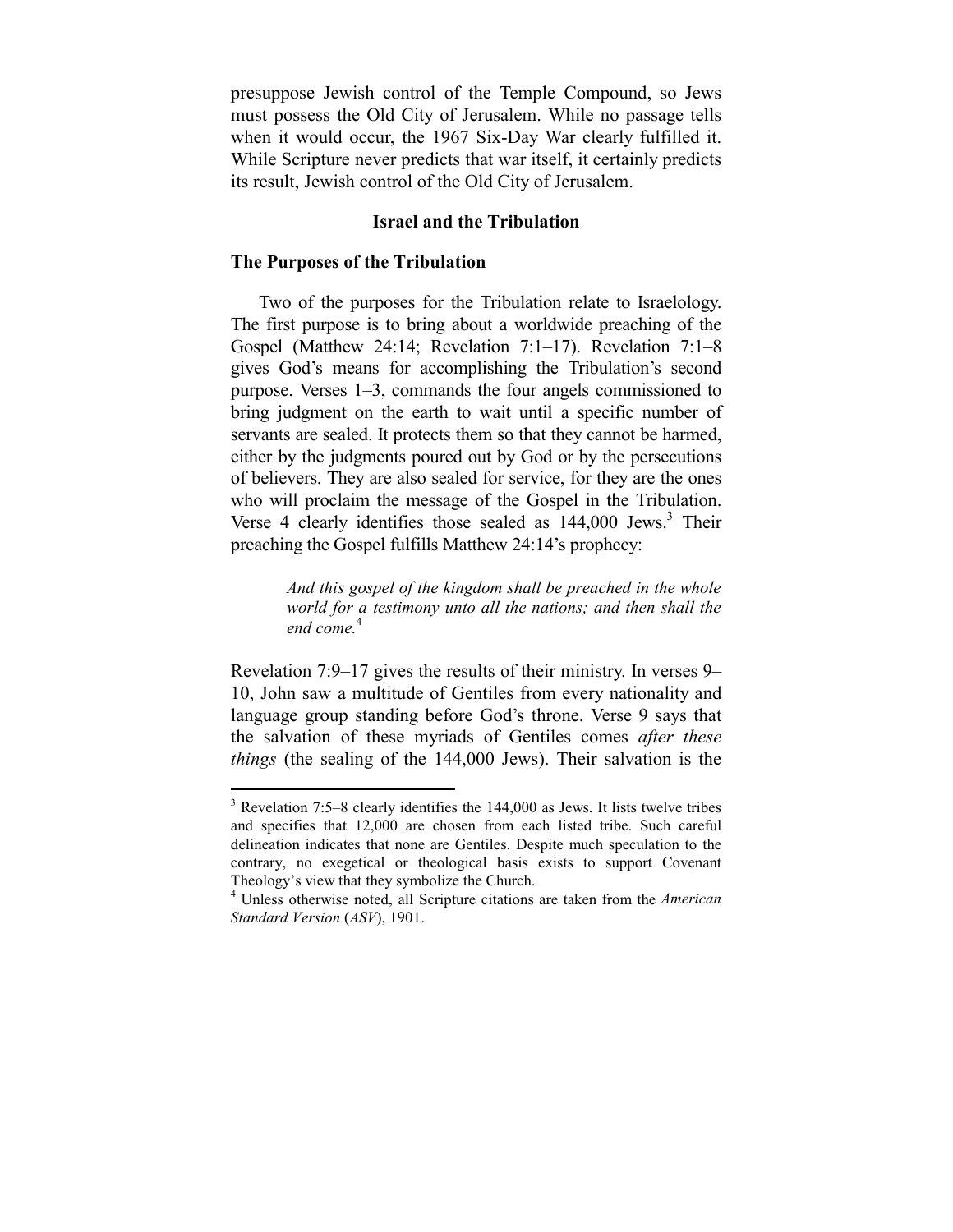effect of the 144,000's ministry. After describing the worship of the One on the throne (vv.  $11-12$ ), the text proceeds to identify these Gentiles who are around the throne (vv. 13–14) as those who have come out of the Great Tribulation. They are saved Gentiles, for they have washed their robes in the blood of the Lamb. Due to the massive persecution that these Tribulation saints have suffered, this passage concludes with a description of the comfort they now enjoy in the presence of God (vv. 15–17).

The Tribulation's second purpose is to break the power or the will of the Jewish nation. Daniel 11:36–12:4 envisions the conditions that will face the prophet's people (Israel) during the Tribulation. Daniel 12:5–7 asks how long it will continue. It will last for three-and-a-half years. This passage then states a goal of the Tribulation: to break the power or the will of the Jewish nation. The Tribulation will not end until God brings about a national regeneration by breaking the will of the holy people. Ezekiel 20:33–38 reveals (through a simile with the Exodus from Egypt) how God will bring about regeneration. After God gathers the Jews from around the world, He will initiate a period of judgment (i.e., the Tribulation). This judgment will purge the rebels from among the Jewish people; the remainder will turn to the Messiah. Only then will He allow the whole nation, a regenerate nation, to enter millennial Israel under King Messiah.

#### **When Does the Tribulation Start?**

1

Dispensationalism recognizes that the Rapture will be pretribulational, but the Rapture will not begin the Tribulation.<sup>5</sup> Rather, the Tribulation begins with Israel signing a seven-year covenant. Two key passages bear this out.

The first passage is Daniel 9:24–27, the famous prophecy of the *seventy weeks* or *seventy sevens* of the prophet Daniel. It

<sup>&</sup>lt;sup>5</sup> Unfortunately, many Dispensationalists have incorrectly assumed that the Rapture begins the Tribulation.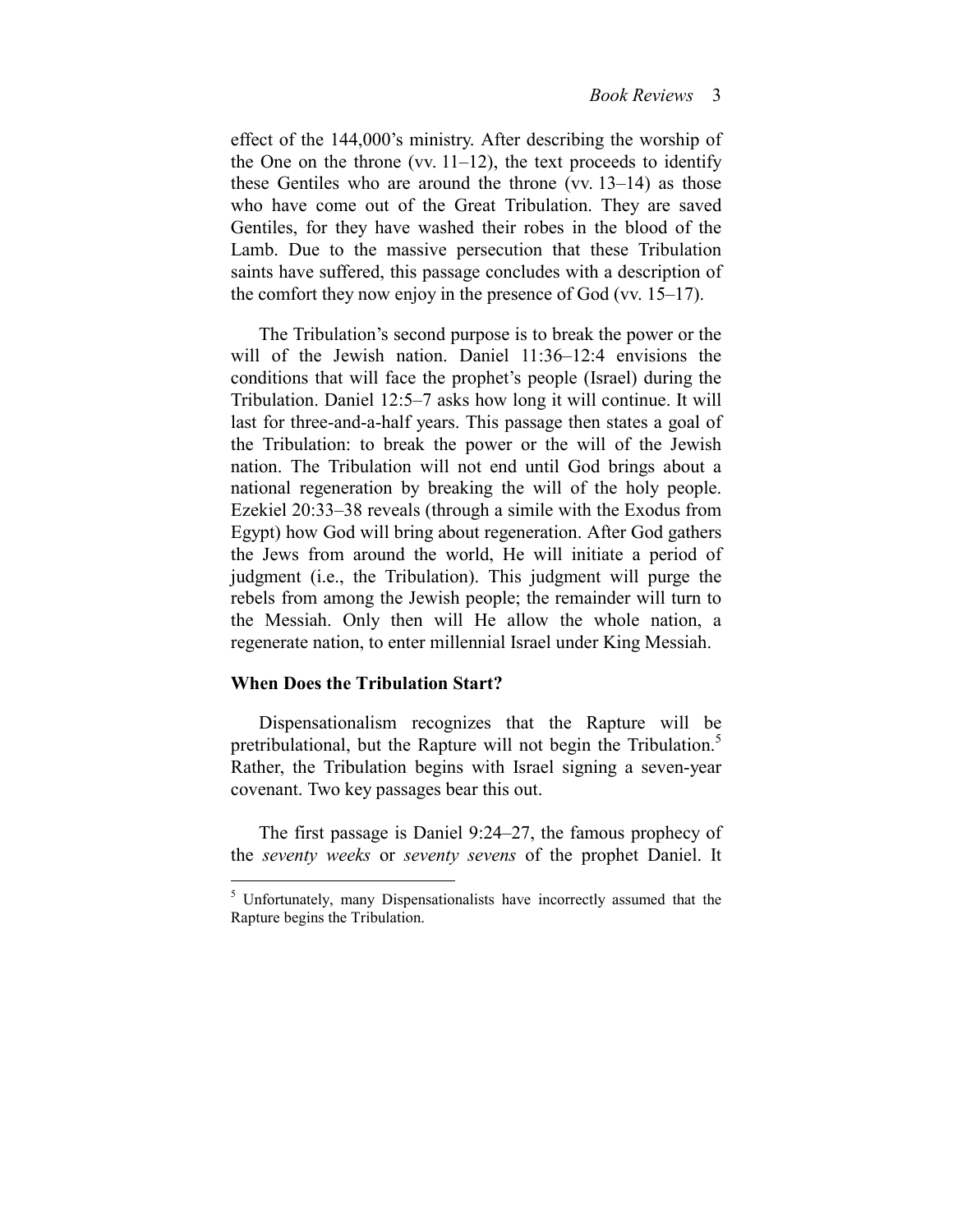decrees a 490-year period for the Jewish people. Seven years still remain in God's prophetic time-clock for Israel,<sup>6</sup> the seven years of the Tribulation. The issue now is: What event begins these last seven years? Daniel 9:27 speaks of an individual making a sevenyear covenant with the Jewish nation. The *he* refers back to its nearest antecedent which is *the prince that shall come* in verse 26. This person is better known in Christian circles as the Antichrist. When he signs a seven-year covenant with Israel, the last seven years of God's prophetic time-clock for Israel begin ticking away. This and only this is the starting point of the seven years of the Tribulation. Thus, the Rapture does not begin the Tribulation, but the Rapture could come a number of years before the Tribulation. The point is that the signing of the seven-year covenant between Israel and the Antichrist, not anything else, officially begins the Tribulation.

The second passage is Isaiah 28:14–22. In verse 14, God calls the ones making this covenant *scoffers*. He considers them mockers rather than serious leaders. Verse 15 gives the reason for this and provides God's viewpoint of the covenant itself. It is obvious that the leaders of Israel will enter into this covenant to obtain some measure of security and to escape *the overflowing*  scourge.<sup>7</sup> Hence they will believe that entering the covenant will free them from further military invasions. However, God declares that this is not a covenant of life, but a covenant of death. It is not a covenant of heaven, but a covenant of hell. Rather than gaining security, they will gain a strong measure of insecurity. Verse 16 speaks of the Remnant who refuse to enter into the covenant. Verses 17–22 describe the results of the making and the breaking of the covenant. Verses 21–22 emphasize God's wrath as the key result. This passage gives two of the Old Testament names for the Tribulation: *Jehovah's strange work* and *Jehovah's strange act*. These two unusual names arise from the latter phrase in verse 22: . . . *for a decree of destruction have I heard from the Lord,* 

 $6$  A careful study shows that the first 483 of the 490 years are now history, having been fulfilled by the cutting-off of the Messiah (His death).

<sup>&</sup>lt;sup>7</sup> *Flood*, when used symbolically, refers to military invasion.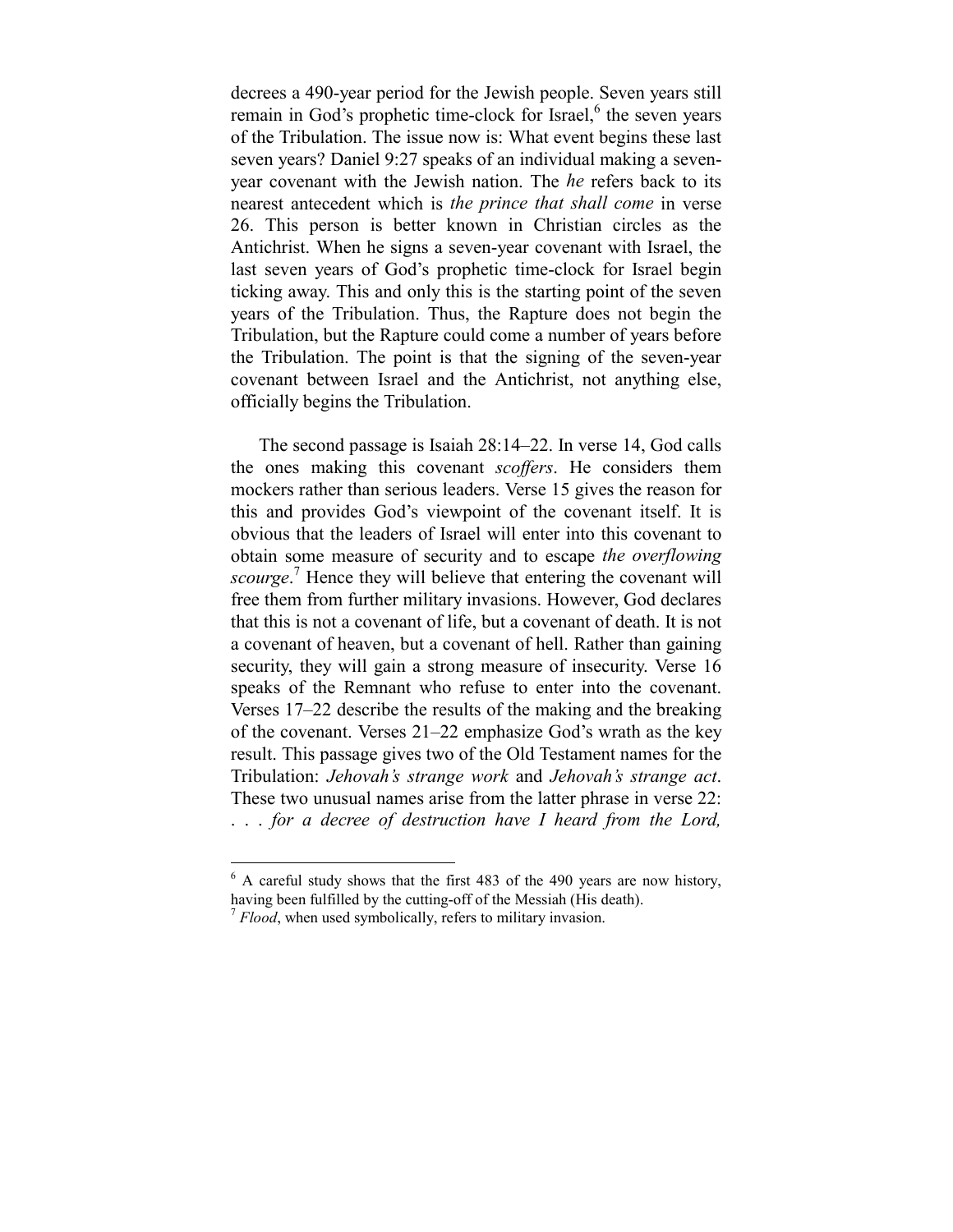*Jehovah of hosts, upon the whole earth*. This heavenly decree is God's response to the covenant that is signed on earth. It is *strange* in that it calls for the destruction of the whole earth. Thus, Isaiah confirms Daniel 9:27's point, that the Tribulation begins with the signing of the seven-year covenant between the leaders of Israel and the Antichrist. Once that covenant is signed, the Tribulation begins and God Himself issues a decree of destruction.

Here, Israelology clarifies specific points of Dispensational Eschatology that have often been unclear and confusing.

## **Israel in the Tribulation**

Though the Great Tribulation will be worldwide, it will particularly affect Israel. This is evident from the massive amount of Old Testament Scripture concerning this time period.

## **The Time of Jacob's Trouble**

The uniqueness of the Tribulation's relationship to Israel is especially brought out in Jeremiah 30:4–7. While the Scriptures have many names for the Great Tribulation, this passage gives a name that directly relates the Tribulation to the Jewish nation: *the time of Jacob's trouble*. While it is true that all will suffer during that time, Israel will suffer more so. This is due to Israel's relationship to God as His firstborn (Exodus 4:22). Therefore, it receives double both in blessing and cursing.<sup>8</sup> Thus, the Tribulation is uniquely the Time of Jacob's Trouble.

## **General Description**

<sup>8</sup> Isaiah 40:1–2 and Jeremiah 16:16–18 state the principle that Israel receives double punishment for all her sins.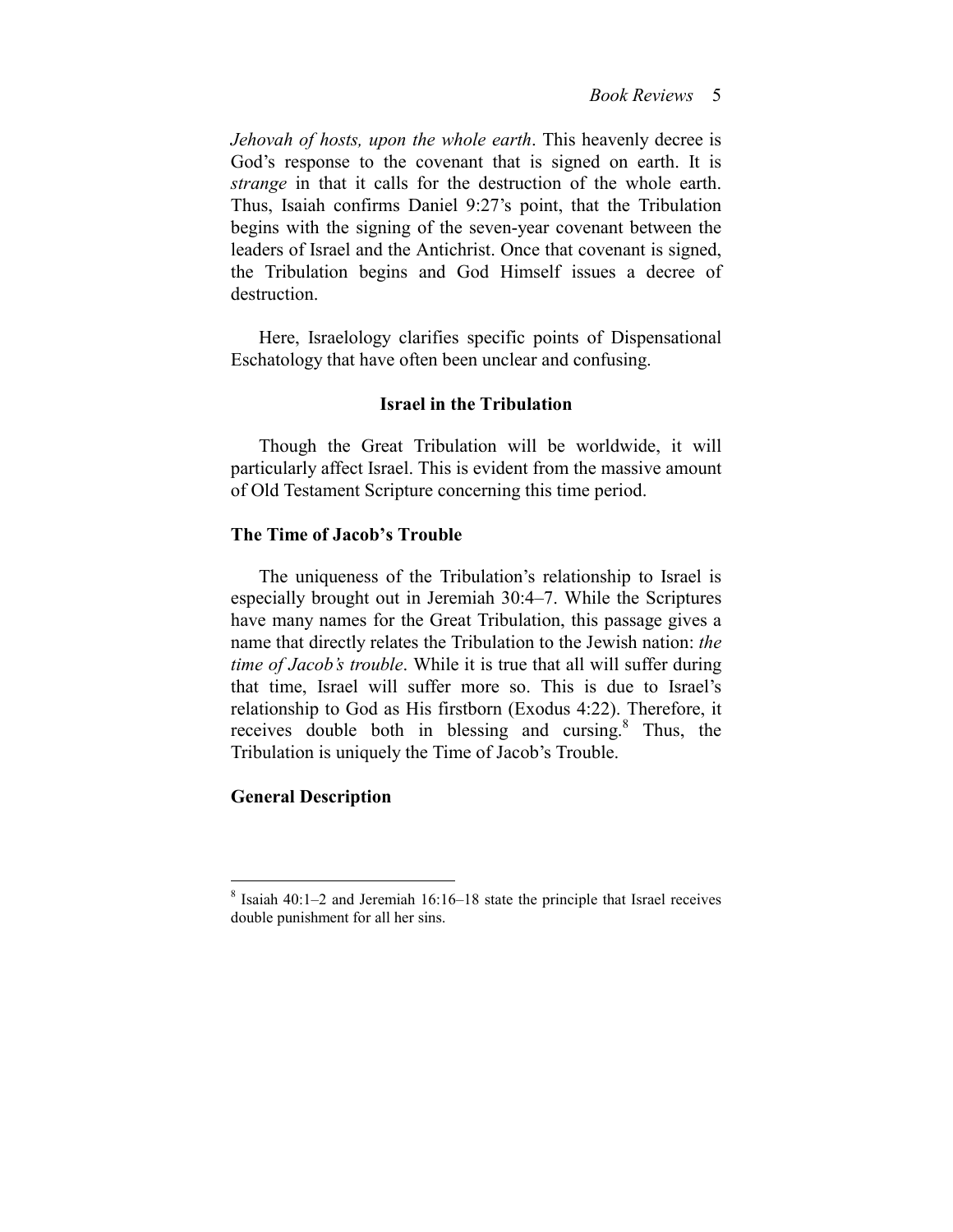Isaiah 3:1–4:1 offers a graphic overview of Israel in the Tribulation. Verses 1–15 describe the effects of the Tribulation on the Jewish leaders. This is followed in 3:16–4:1 with a description of the effects on Jewish women. It will involve a removal of their luxury items (3:16–24) and a sharp reduction of the male population until there will be seven Jewish women for each Jewish male (3:25–4:1).

## **The Day of Jehovah Passages**

Five *Day of Jehovah* passages directly relate the Great Tribulation to Israel: first, Ezekiel 13:1–7 describes the Day of Jehovah in relationship to the false Jewish prophets in the Tribulation. The multiplication of false prophets among Israel will require a massive cleansing (Zechariah 13:2–6). Second, Joel 2:1–11 depicts the Day of Jehovah as a time of darkness and invasion. Third, Joel 3:14–17, describes the Day of Jehovah as the time of refuge for Israel. Fourth, Amos 5:18–20, pictures the Day of Jehovah again as a time of darkness. Fifth, Zephaniah 1:7–13 portrays the Day of Jehovah as being especially burdensome on Jerusalem.

#### **Worldwide Anti-Semitism and Persecution of the Jews**

The abrogation of the seven-year covenant institutes a worldwide persecution against the Jews. Two key passages describe what will happen to the them during the Tribulation.

The first passage is Matthew 24:15–28. Here, Christ provides a warning sign to those Jews living when the covenant is broken and the Abomination of Desolation occurs, which commences the persecution of the Jews (vv. 15–20). He warns that as soon as they hear of that event happening, they are to leave Israel quickly. The emphasis is on a speedy flight due to a worldwide anti-Semitism breaking out at this point. It will continue for the next three-and-a-half years (vv. 21–22). Verses 23–28 contain a special message directed to the believing Remnant within Israel. They must not heed any rumor that the Messiah has returned and so come out of hiding. When the Messiah does return, all will be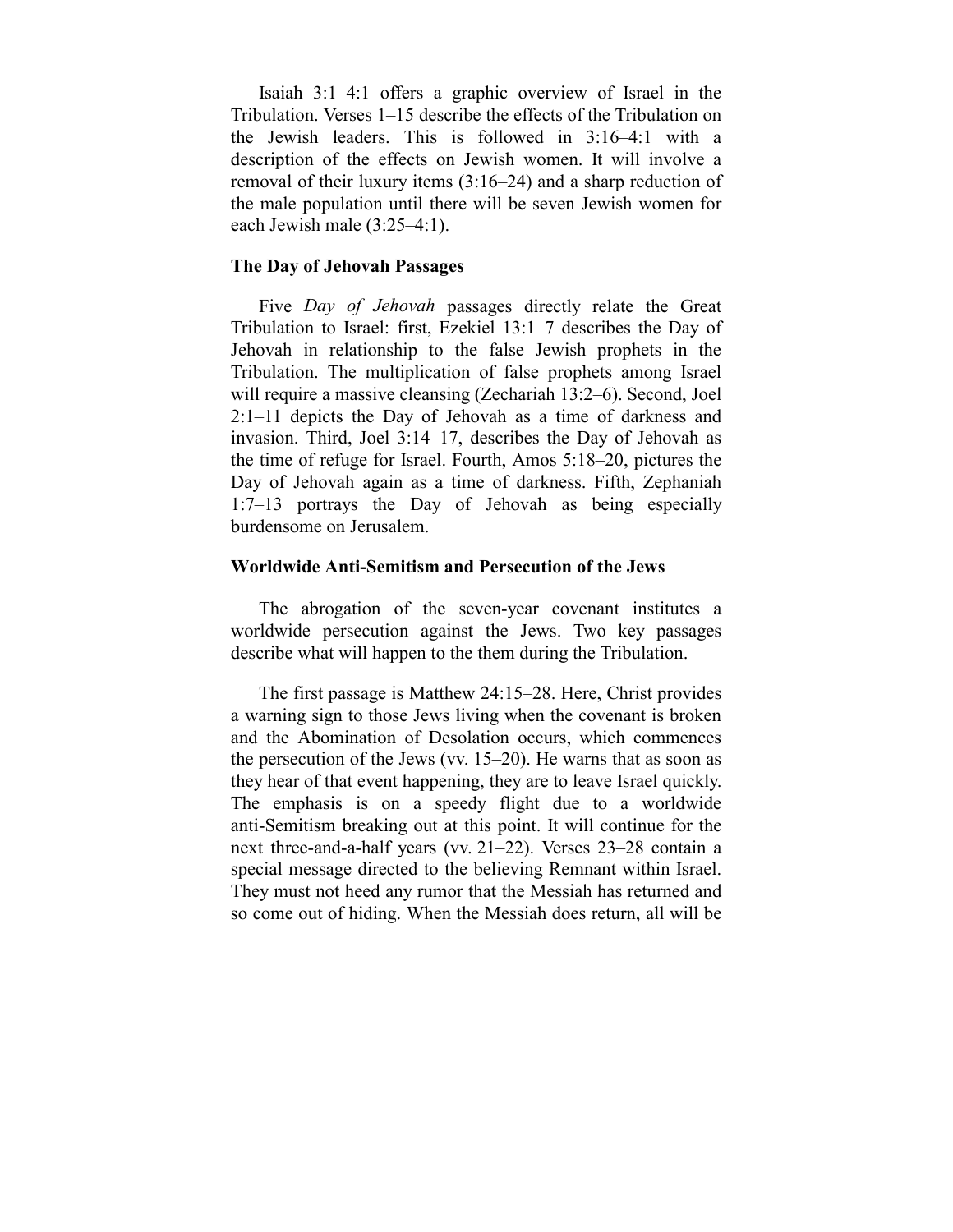able to see Him and it will be known by all. Although all Jews will face persecution, these verses speak of a special attempt to deceive the believing Remnant.

A second passage describing the flight of the Jews from Israel is Revelation 12:1–17. Verses 1–5 summarize the entire life of Jesus, from just before His birth to His ascension. John saw two signs in the heavens. The first sign (vv.  $1-2$ ) pictures Israel as a woman (v. 1) a motif taken from the Old Testament concept of Israel as the Wife of Jehovah. The sun, moon, and twelve stars are common Old Testament figures referring to Israel.<sup>9</sup> Verse two depicts this woman in the final stages of pregnancy about to give birth to a child. The vision, then, is of the nation of Israel just before the birth of the Messiah.<sup>10</sup> Then John described the second sign. The Great Red Dragon is Satan in all his fierceness (v. 3). Verse 4 brings the two signs together. Satan attempted to slaughter the child about to be born. This refers to the slaughter of the babes of Bethlehem in Matthew 2:16–18. Verse 5 points out the failure of Satan's attempt to destroy the child. The child, destined to rule the nations with a rod of iron, survived until the proper time for His death came. After His resurrection, He ascended into heaven and is presently seated at the right hand of God the Father.

<sup>&</sup>lt;sup>9</sup> The Old Testament background for this sign is Joseph's dream in Genesis 37:9–11. In this context John's vision can easily be interpreted. The sun represents Jacob, who was renamed Israel, and both these names often represent the entire nation (*e.g.*, Isaiah 40:27; 49:5; Jeremiah 30:10, *et al.*). The moon stands for Rachel, who in turn represents Jewish women, especially Jewish motherhood (Jeremiah 31:15; Matthew 2:18). The twelve stars represent Jacob's twelve sons, who fathered the twelve tribes of Israel. Clearly, then, the Woman arrayed with the sun, moon, and stars represents Israel (not the Church).

 $10$  This cannot be the Church, because it would be anachronistic for the Church to give birth to Christ; when the opposite is true.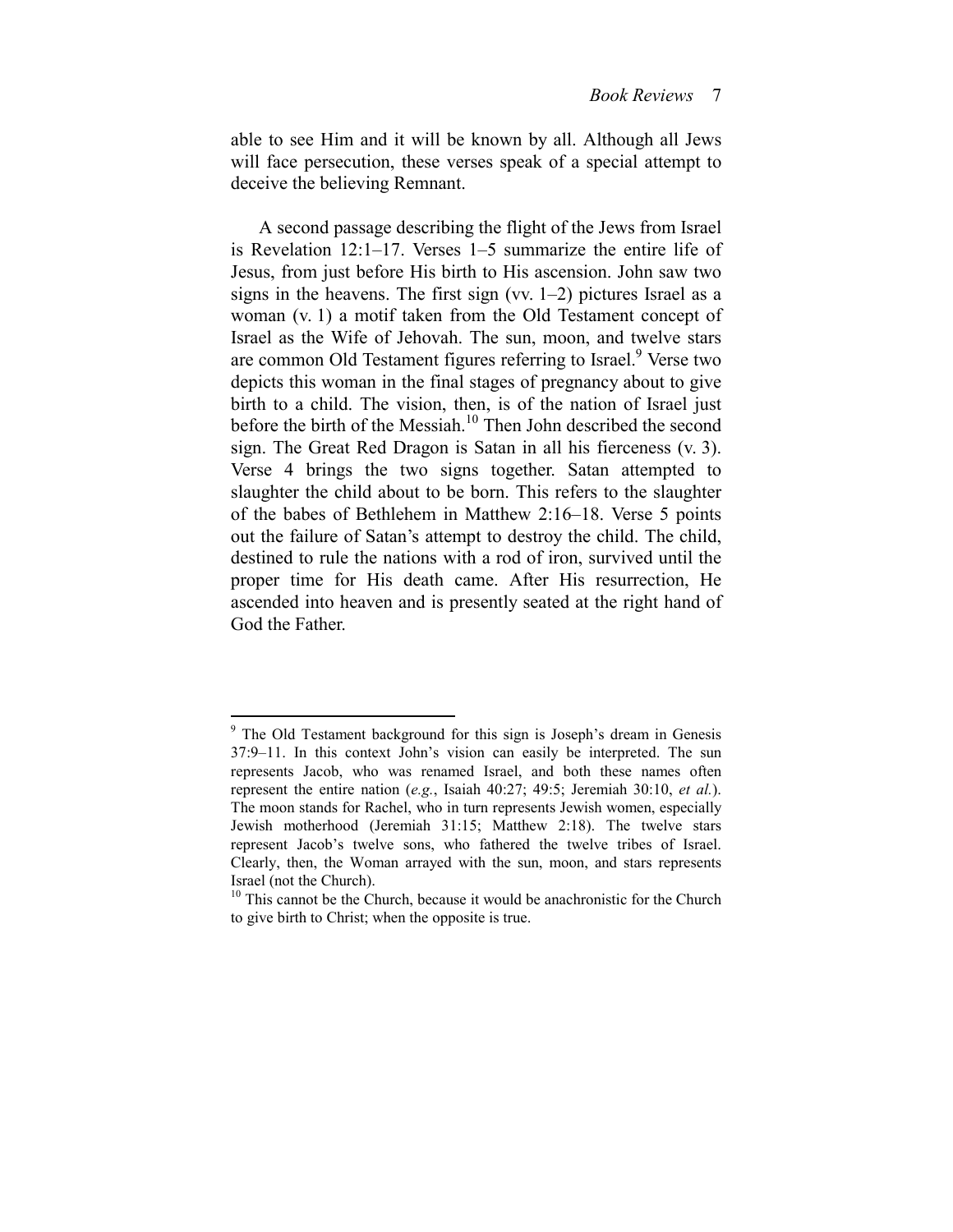After this historical survey, John's vision moves forward to events that will occur in the middle of the Tribulation, one of which is in verse 6:

> *And the woman fled into the wilderness, where she hath a place prepared of God, that there they may nourish her a thousand two hundred and threescore days.*

As in Matthew, the Woman pictured here is in flight. With Satan's attempt to destroy the child thwarted, he turns against the nation that produced Him. Satan's perpetual hatred of Israel is based on the fact that it is through Israel that God will fulfill His program of redemption. Furthermore, this passage specifies the time-span of Israel's flight and hiding as 1,260 days (three-and-ahalf years), the second half of the Tribulation.

The next section of this chapter, verses 7–12, gives the cause of Israel's flight. Satan is cast out of his present abode and confined to the earth for the next three-and-a-half years. Verses 7–12 are somewhat parenthetical, providing the reasons for Israel's flight in verse 6.

The next section, verses 13–17, resumes where verse 6 left off. Verse 13 states that once Satan is cast down to earth he persecutes the Woman, Israel. Verse 13 links with verse 6 to give a further explanation for Israel's flight into the wilderness. It also connects with verse 12, which concludes that there was *woe for the earth*, for Satan is *full of wrath*. Since he knows *his time is short*; only three-and-a-half years, he persecutes Israel. In verse 14, Israel flees into the wilderness where she is nourished for a *time, times and a half a time*. 11 Verse 15 describes the persecution as flood-waters aimed at drowning or destroying Israel. Again, this symbol (representing a military invasion) will fail to destroy the Jews (v. 16). Israel will successfully elude the invading army in the wilderness. The passage closes by further describing Satan's wrath for failing to destroy the Jews (v. 17). In this

<u>.</u>

 $11$  This is the same as the three-and-a-half years of verse six.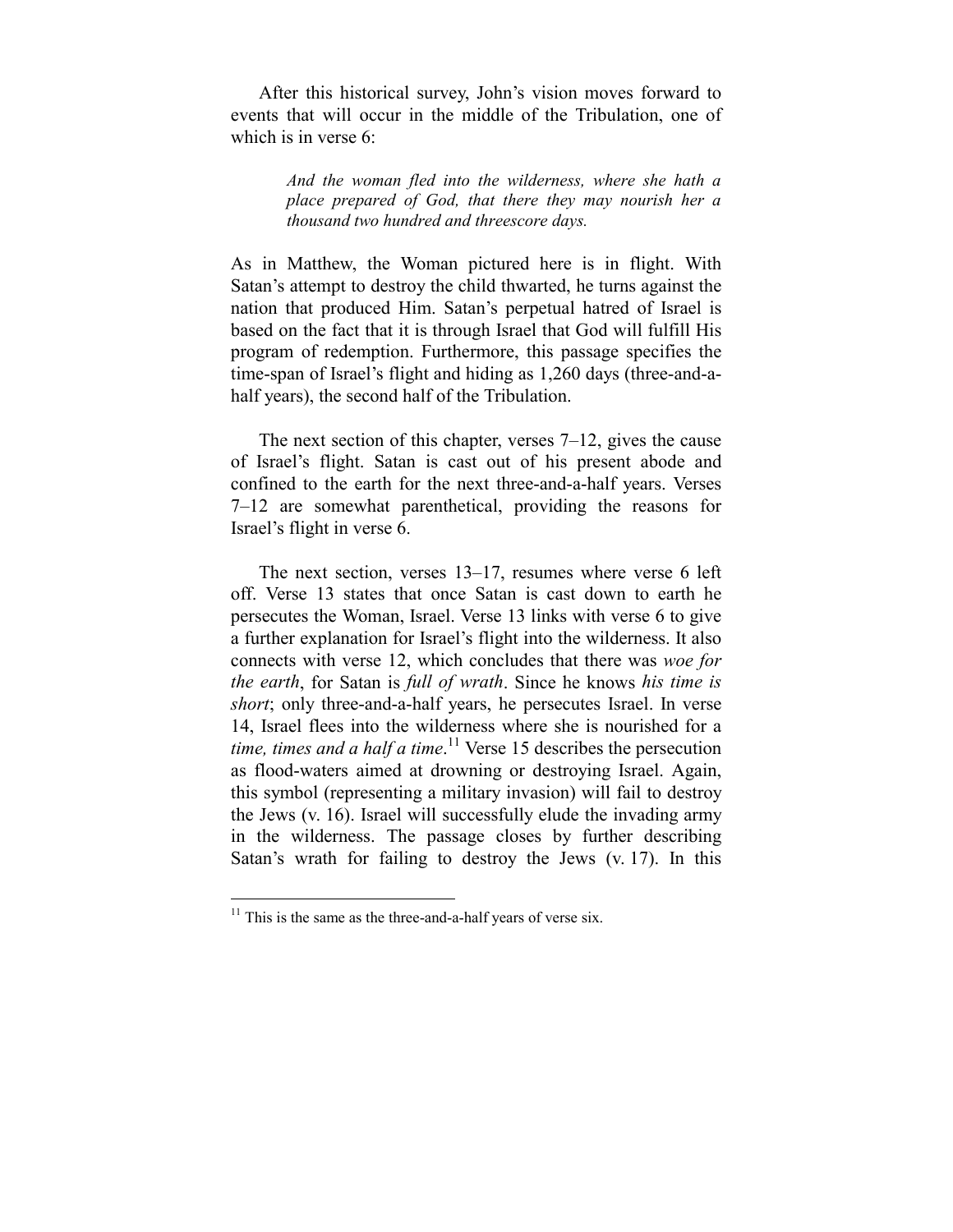closing verse (as in Matthew), Satan will then make war specifically against the believing Jewish Remnant, for he now wars with *the rest* of the Woman's seed: *those who keep the commandments of God and hold the testimony of Jesus*. These are all the Jewish believers at that time, including the 144,000.

#### **Satan's Relationship to Israel**

Revelation 12:1–17 is the primary passage describing Satan's relationship to Israel during the Tribulation. At that time he will organize a campaign to wipe out the Jews once and for all on the model of the Nazis' "Final Solution."

## **The Final Result**

To what extent will Satan succeed in destroying the Jews? Zechariah 13:8–9 provides the answer:

> *And it shall come to pass, that in all the land, saith Jehovah, two parts therein shall be cut off and die; but the third shall be left therein. And I will bring the third part into the fire, and will refine them as silver is refined, and will try them as gold is tried: they shall call on my name, and I will hear them: I will say, It is my people; and they shall say, Jehovah is my God.*

In the Holocaust, under Hitler, one-third of the world's Jewish population died. Under the fierce persecution of the Antichrist, controlled and energized by Satan, two-thirds of the Jewish population will die. This will be the largest and most intense persecution of the Jews in history.

#### **Michael's Relationship to Israel**

Michael, the Archangel, is also the Chief Prince and the protective guardian angel assigned to Israel. Daniel 12:1 is the key passage regarding his relationship to Israel in the Tribulation: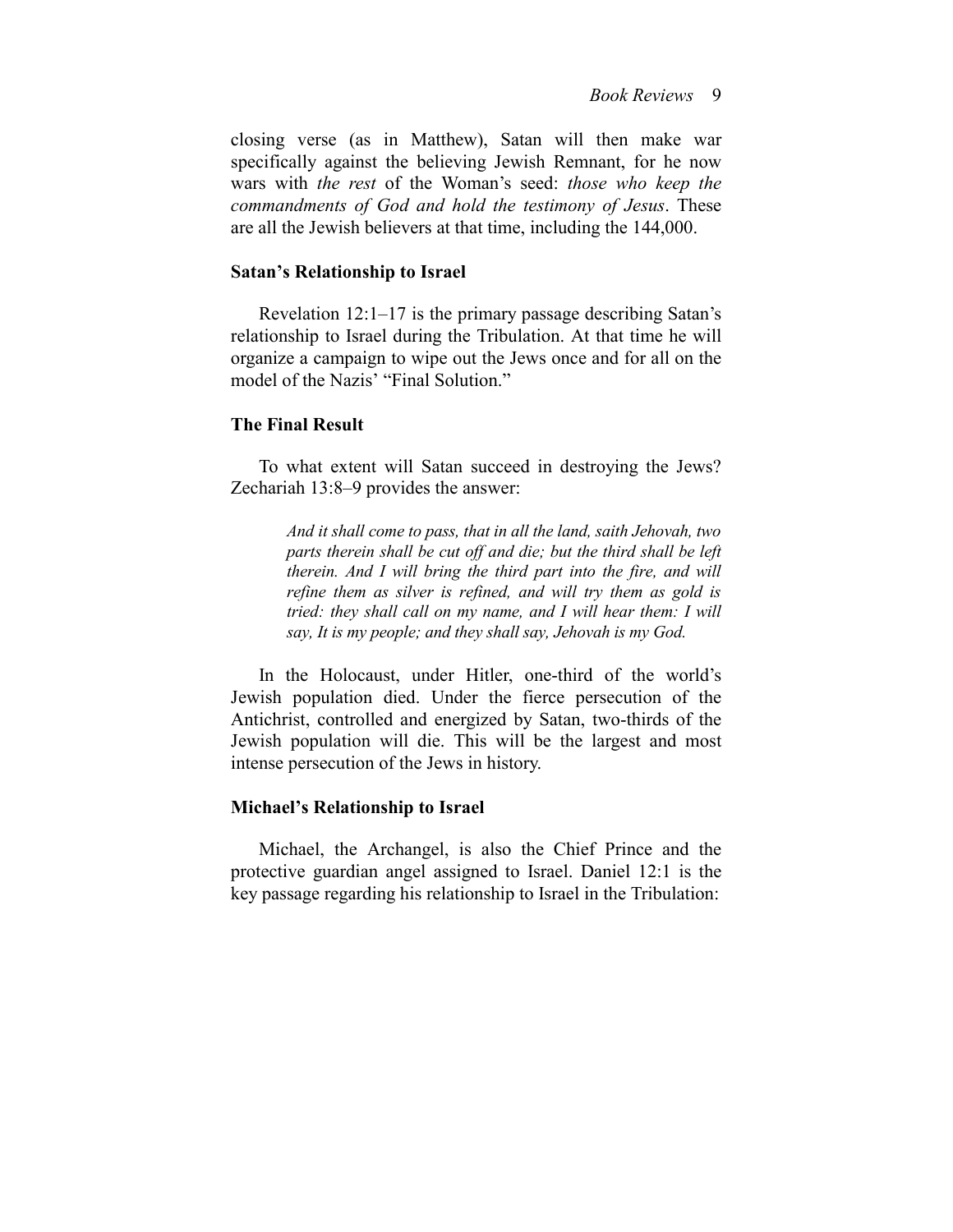*And at that time shall Michael stand up, the great prince who standeth for the children of thy people; and there shall be a time of trouble, such as never was since there was a nation even to that same time: and at that time thy people shall be delivered, every one that shall be found written in the book.* 

The fact that Israel will survive at all is due to the ministry of the Archangel and Chief Prince, Michael.

#### **The Four Groups of Jews**

During the Great Tribulation period four distinct groups of Jews will exist. The first group can be called the Apostate Jews. These are *the many* of Daniel 9:27 who will enter the seven-year covenant that will begin the Tribulation. They will comprise about two-thirds of the nation, and will die in the worldwide persecution in the Tribulation.

The second group is known as the 144,000 Jews. They are part of the one-third that will survive the Tribulation. These are the Jews who will be saved and sealed sometime after the Rapture of the Church. They will be evangelists during the first half of the Tribulation, conducting a worldwide revival.

The third group can be designated as Other Hebrew Christians. These are Jews who will receive the Messiah via the preaching of the 144,000, the Two Witnesses or some other way.

The fourth group is called the Faithful Remnant. They are the key group involved in the second half of the Tribulation, so they require separate discussion.

### **The City of Refuge**

Earlier, mention was made of the Jews in flight, particularly the Faithful Remnant. Thus far, no particular hiding place has been pinpointed. Up to now, three clues have surfaced. One was in Matthew 24:16: *Then let them that are in Judea flee unto the*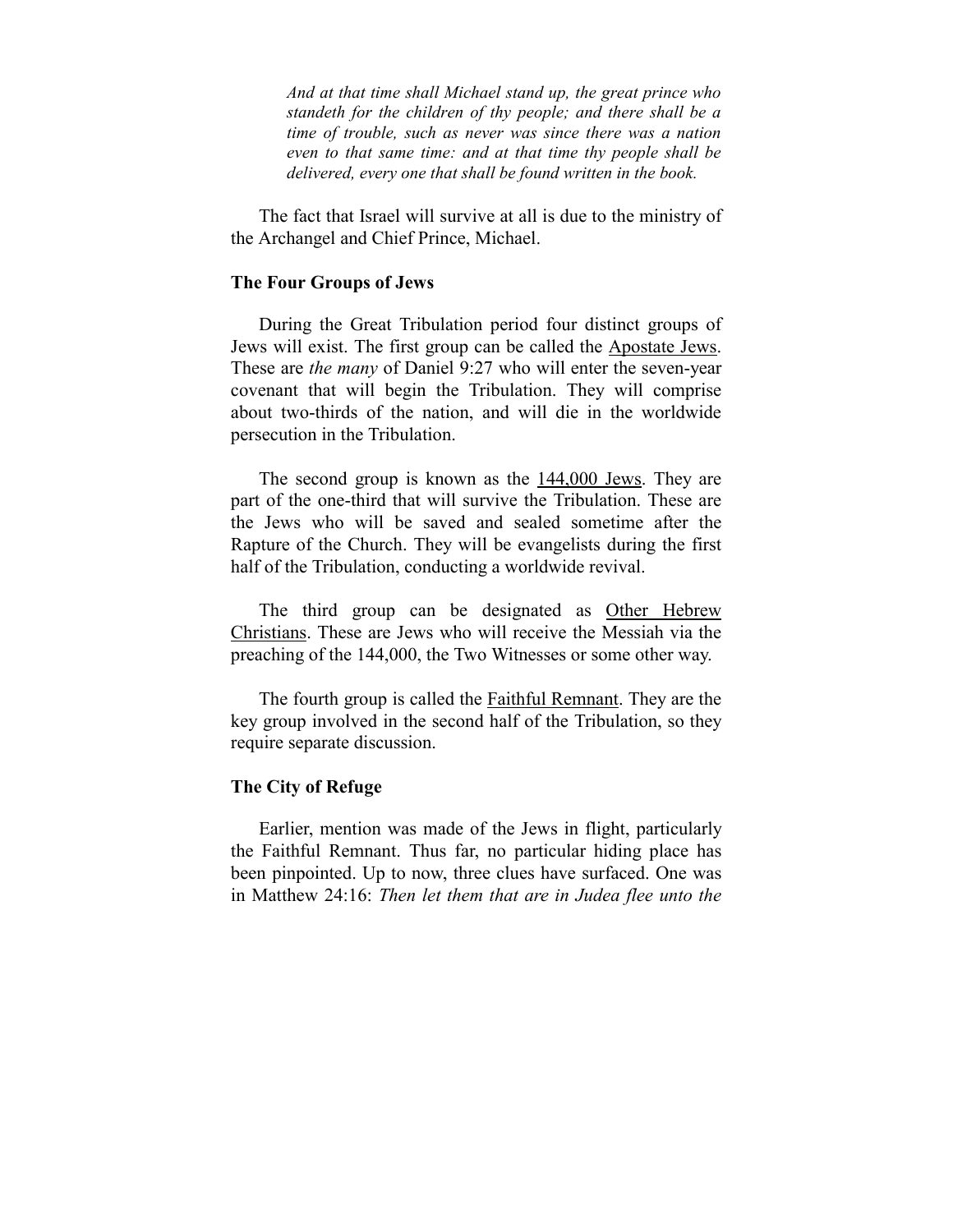*mountains.* According to this text, the place of flight and refuge is to be the mountains.

Revelation 12:6 gives the second and third clues. Not only must the place of refuge be in the mountains, it must also meet this second requirement of being in *the wilderness*. Thirdly, God prepared the place in the mountainous wilderness in advance, indicating a sufficient place of refuge.

These are the three clues found in passages examined earlier. Although inconclusive, Isaiah 33:13–16 may also bear on its location. Since the context is dealing with end-time events, this passage also distinguishes between the Apostates and the Faithful Remnant regarding their protection and preservation. Verse 16 gives the means by which the Remnant will be protected:

> *He shall dwell on high; His place of defence shall be the munitions of Rocks; His bread shall be given him; His waters shall be sure.*

This passage gives some insight as to the nature of the hiding place itself. First, it states that it will be *on high*; that is, in the mountains, anticipating the Matthew passage. Second, it adds that the place of defense will be *the munitions of rocks*, so the very nature of the place will make it easy to defend.

This brings the total to four clues. The refuge will be:

- 1. In the mountains;
- 2. In the wilderness;
- 3. A place prepared in advance;
- 4. A very rocky defensible place.

Another passage, Micah 2:12, pinpoints the place exactly: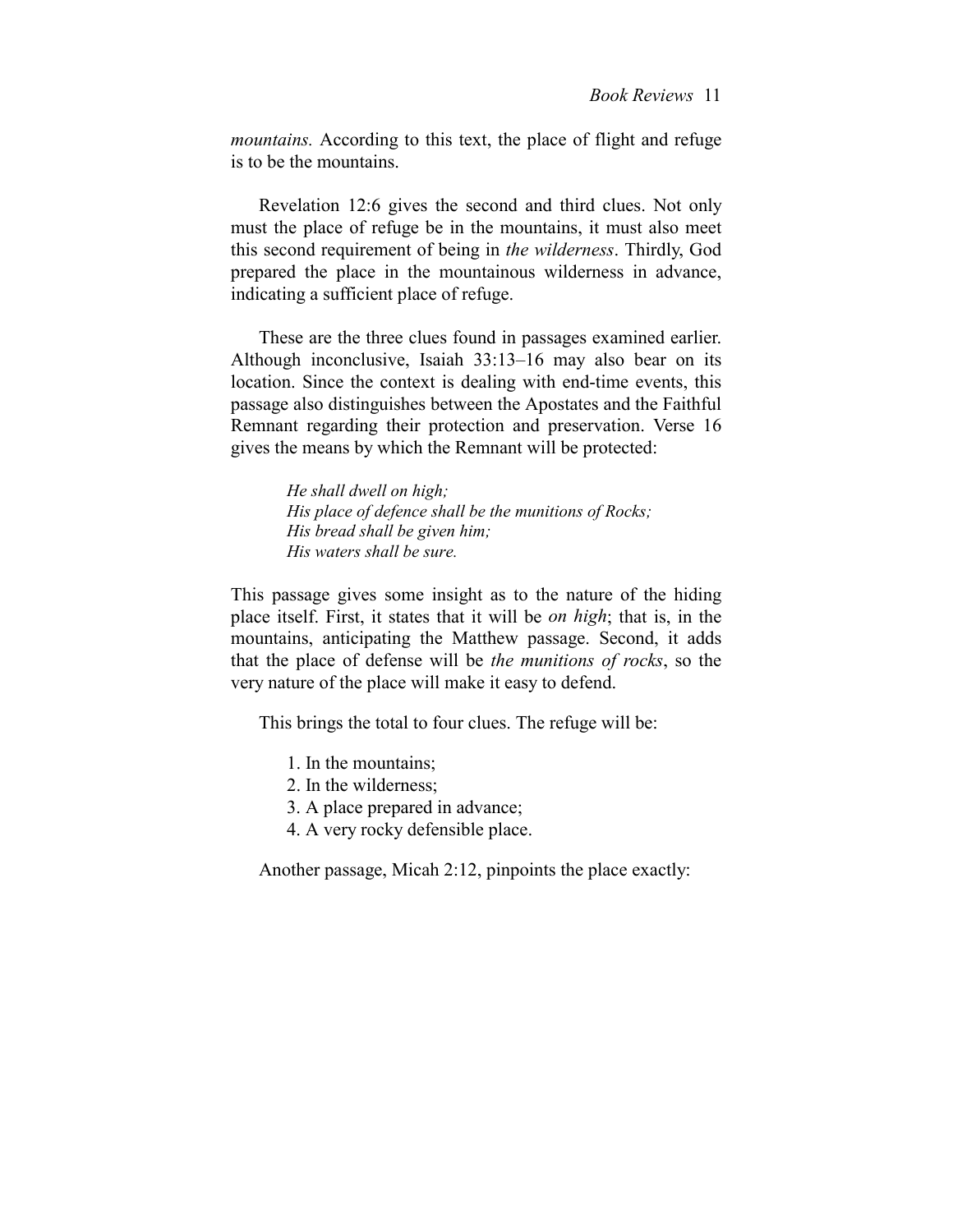*I will surely assemble, O Jacob, all of thee; I will surely gather the remnant of Israel; I will put them together as the sheep of Bozrah, as a flock in the midst of their pasture; they shall make great noise by reason of the multitude of men.* 

The Remnant is gathered together *as the sheep of Bozrah*. The sheep of Bozrah do not differ from other sheep, so this gathering together *as the sheep of Bozrah* specifies that it will occur in Bozrah. This ancient city was located in the region of Mount Seir, a very rocky range of mountains whose name means the "hairy mountains." This fulfills the requirement of the Matthew passage. It is within the wilderness section of ancient Edom, so it meets the requirement of the Revelation passage. The very nature of the chain of mountains of Mount Seir makes it quite defensible, fulfilling the requirements of the Isaiah passage. Mount Seir is located on the western side of ancient Edom, extending from southeast of the Dead Sea down to the city of Akaba. It towers over the Arabah, part of the Rift Valley from the south shore of the Dead Sea to the Gulf of Eilat. Today, this southern Jordanian city is known as Petra.

The context of Daniel 11:40–45 reveals another reason for choseing this city. This passage concerns the conquests of the Antichrist in the middle of the Tribulation as he begins his political takeover. The key verse bearing upon this discussion is verse 41:

> *He shall enter also into the glorious land, and many countries shall be overthrown; but these shall be delivered out of his hand: Edom, and Moab, and the chief of the children of Ammon.*

This passage states that three nations will escape the Antichrist's worldwide conquests and domination: Edom, Moab and Ammon. These three ancient nations comprise the single modern state of Jordan. The city of Bozrah in Mount Seir is in ancient Edom (southern Jordan). Since this area will escape the Antichrist's domination, it is logical for the Jews to flee there. Thus, God will provide a city of refuge outside the Antichrist's domain for the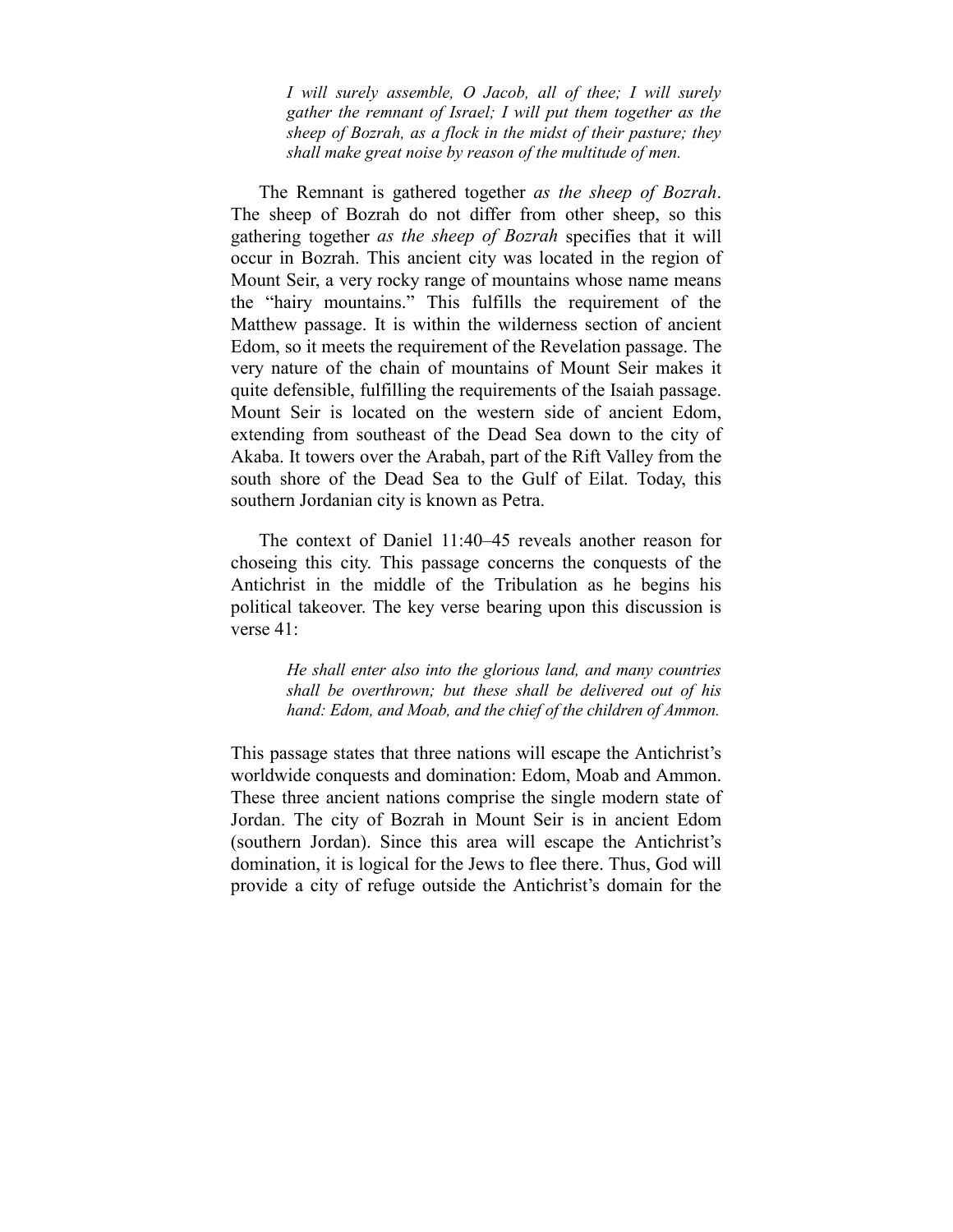fleeing Remnant. Furthermore, God will provide them food and water miraculously as they flee and as they hide there.

## **The Remnant of Israel**

The Remnant is that part of Israel that believes in the Messiah. A believing Remnant will exist in the Tribulation.

### **The Remnant of Israel During the Tribulation**

All individual Jewish believers during the seven years of the Tribulation will be part of the Remnant of Israel. These include both the 144,000 Jews and those Jews of Jerusalem who become believers in the middle of the Tribulation (Revelation 11:13). It includes all individual Jews who become believers as a result of the preaching of the 144,000 or the Two Witnesses of Revelation 11. It includes the Remnant of Revelation 12:17, whom Satan will attack in a particular way.

## **The Faithful Remnant**

A large segment of the Jewish population will become members of the Remnant of Israel at the very end of the Tribulation. These can be called the Faithful Remnant. Based upon all the passages involved, this group will comprise the majority of the one-third of the nation that will survive the Tribulation. Throughout the Tribulation they will be unbelievers as far as the Messiahship of Jesus is concerned and also unbelievers as far as the Antichrist is concerned. These are the "non-many" of Daniel 9:27 who will refuse to have anything to do with the covenant. They are the ones who *shall not be in haste* of Isaiah 28:16. They are "faithful" in the sense that they will believe in the God of Israel to the extent of Old Testament revelation and this is their trust. However, at the end, they will come to know Jesus as Messiah.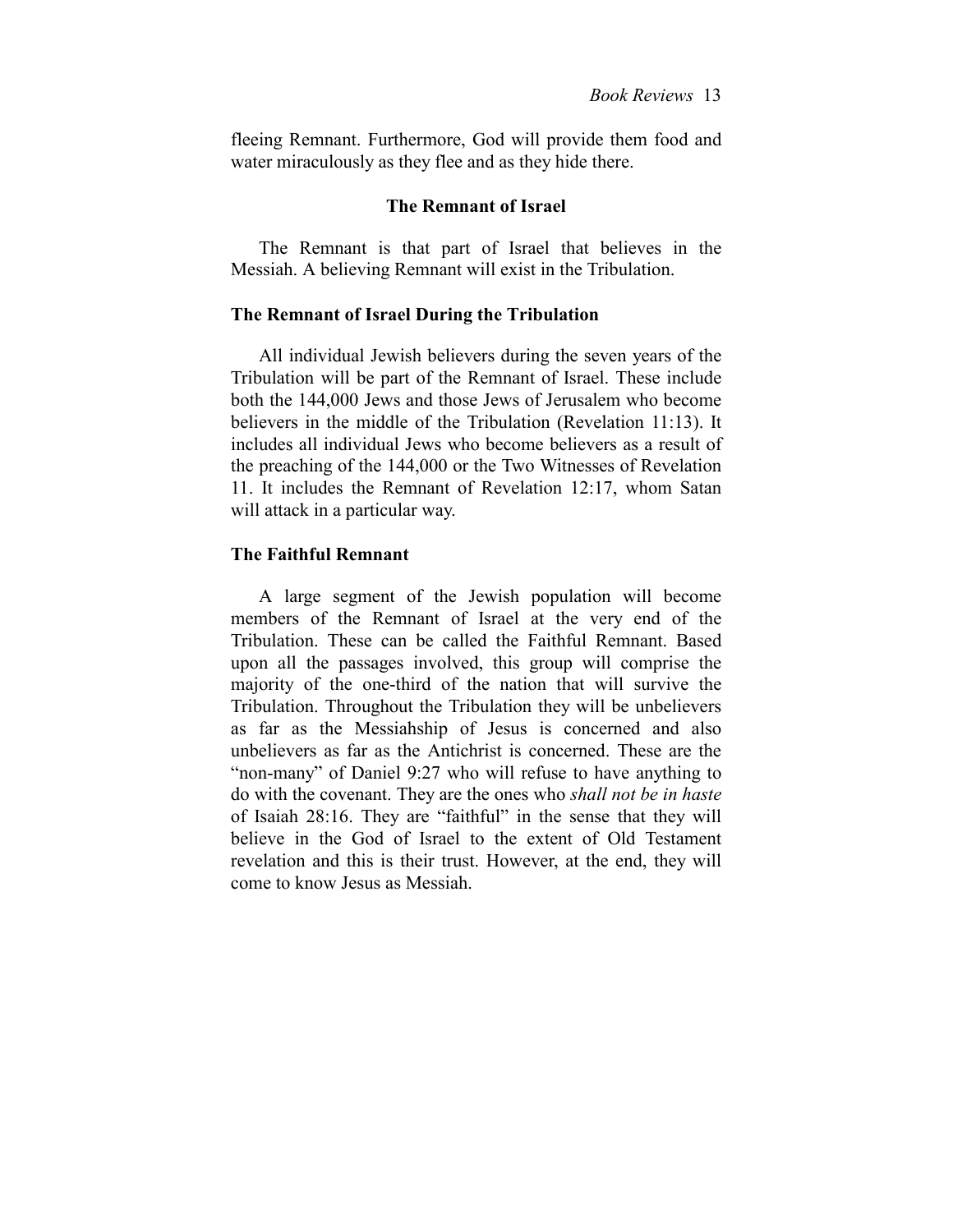## **The Fact of the Remnant**

Isaiah 10:20–23 indicates that the Remnant will survive. Verse 20 states that unlike the rest of Israel, they will lean on the Holy One of Israel. In verse 21, Isaiah declares that ultimately they will turn to the God of Israel, which can only be accomplished by faith in the Messiah Jesus. Verse 22a points out that in spite of the numerical strength of the Jews, only the Remnant will turn to God. The Remnant will survive a decree of destruction that has been determined upon the whole earth (spoken of in verses 22b-23). The words used here are much the same as those found in Isaiah 28:22 where the decree of destruction is issued with the signing of the seven-year covenant that begins the Tribulation. Synthesizing these two Isaiah passages, the Remnant will survive the persecution of the Jews and the massive destruction of the earth during the Tribulation. Hence this passage (along with Isaiah 4:2; 37:31–32; Joel 2:32; and, Obadiah 17) refers to them as the *escaped* of Israel.

## **The Protection of the Remnant**

Isaiah 41:8–16 records the protection of the Remnant by God's presence with them. This is a promise to preserve them in the midst of tremendous persecution during Satan's campaign to destroy the Jews.

## **The Provision for the Remnant**

Isaiah 41:17–20 indicates that God will miraculously provide food and water, when tribulational Jews flee to the wilderness, just as He did in the wilderness of Sinai. These provisions will cause them to reconsider their relationship with God. In Isaiah 65:8–16, the prophet describes how God will supply the Faithful Remnant. Although Apostates will face suffering and death, He will divinely protect the Faithful Remnant and provide them with food and water. This will enable the Faithful Remnant to survive the Great Tribulation's persecutions and devastations.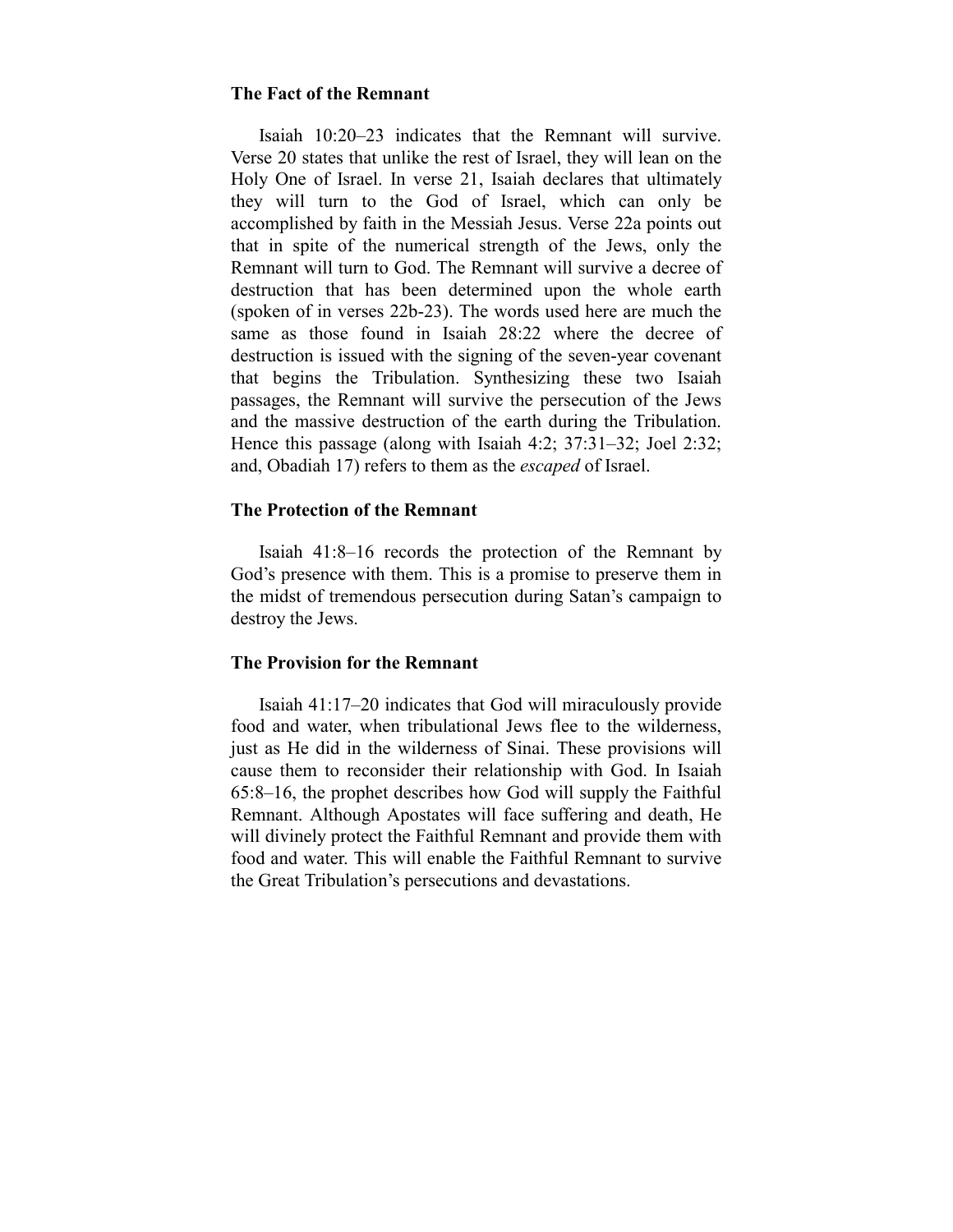## **Israel and the Second Coming**

### **The Basis of Christ's Second Coming**

No prophecies must be fulfilled prior to the Rapture of the Church, so it could occur at any moment. However, the Second Coming of Christ does have a major precondition that must be met before Christ will return to establish the Messianic Kingdom. This condition can be deduced from five passages of Scripture. The first passage is Leviticus 26:40–42, where Moses predicts that the Jews would be scattered all over the world, because of disobedience to God's revealed will. The New Testament indicates that this judgment resulted from the nation's rejection of the Messiahship of Jesus in Matthew 12. By verse 39, the worldwide dispersion is a fact. Indeed, Leviticus 26:1–39 has been fulfilled historically, but verses 40–42 are future. Verse 42 states that God has every intention of giving to Israel all the blessings and promises of the Abrahamic Covenant, especially as it pertains to the Promised Land. However, before they can begin to enjoy these blessings of the Abrahamic Covenant during the Messianic Kingdom, they must fulfill the condition of verse 40: . . . *they shall confess their iniquity, and the iniquity of their fathers.* Notice that the word *iniquity* is singular and is specific. The fathers committed one specific iniquity that has been perpetuated through time. Israel must confess this before she can begin to enjoy all of the benefits of the Abrahamic Covenant.

The second passage is Jeremiah 3:11–18. In verses 14–18, Jeremiah describes the blessings that God has in store for Israel in the Messianic Kingdom. It will be a time of tremendous blessing and restoration for the Jewish people when their Messiah establishes the kingdom. However, all of these blessings are conditioned by verse 13, where they must acknowledge or confess one specific iniquity which they committed against Jehovah their God.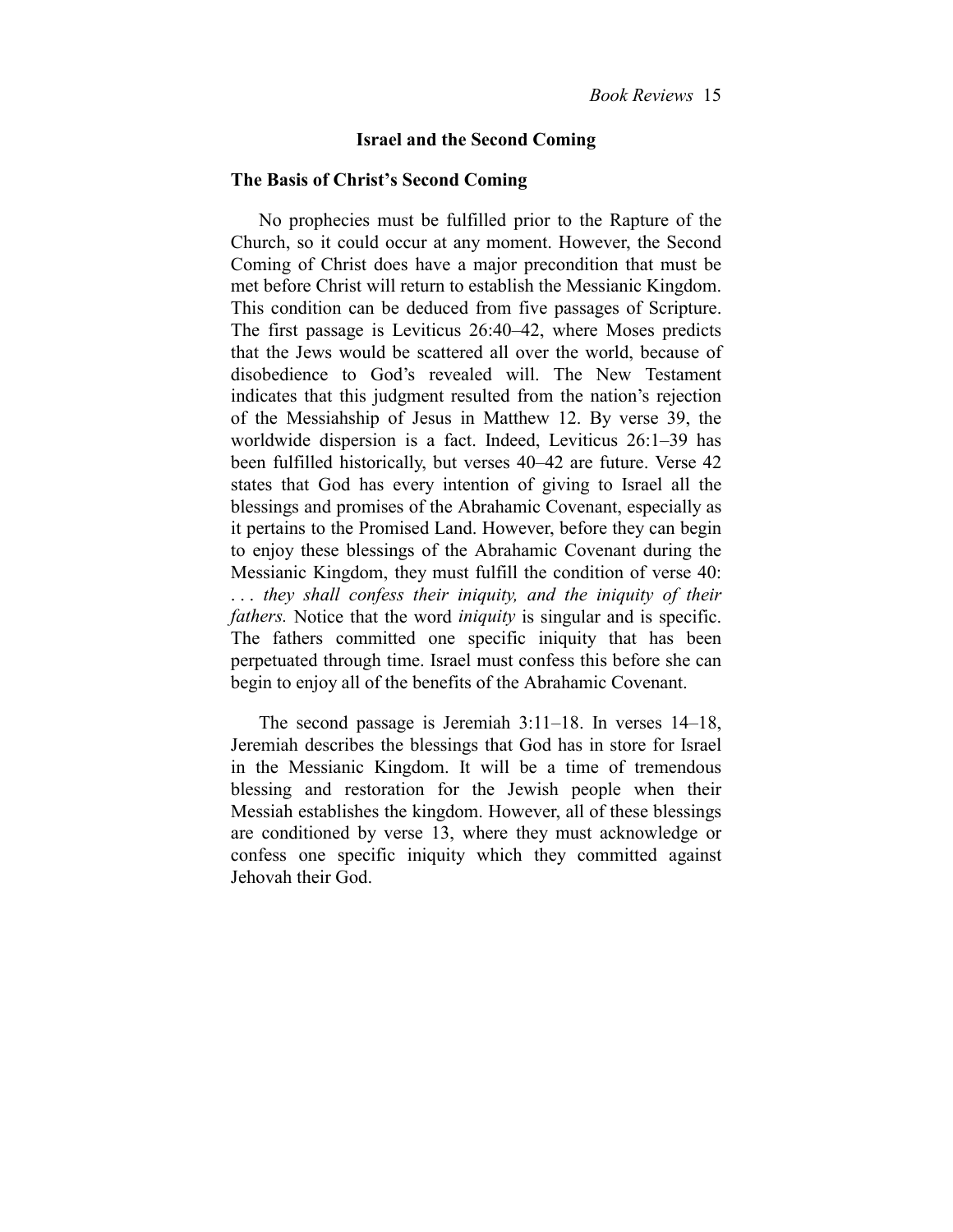The third passage is in Zechariah. Chapters 12–14 contain one prophecy given by God. Chapter 13 speaks of the national cleansing of Israel from their sin. Chapter 14 describes the Second Coming of the Messiah (vv. 1–15) and the establishment of the kingdom (vv. 16–21). However, the cleansing of Israel, the Second Coming of Christ, and the Messianic Kingdom are all conditioned on Zechariah 12:10. Before Israel will receive the cleansing of her sin, and before Christ will return to establish His kingdom, Israel must first look *unto* the One whom they have pierced and must plead for His return. Once they do this, then, and only then, will they receive their cleansing and begin to enjoy the blessings of the Messianic Age.

The fourth passage is Hosea 5. The speaker throughout the chapter is God Himself. He is still speaking in verse 15:

> *I will go and return to my place, till they acknowledge their offence, and seek my face: in their affliction they will seek me earnestly.*

Certain logical features underlie the meaning of this verse. Could one return to a place without first leaving it? No. In this passage God states that He is going to return to His place, heaven. This clearly implies that God left heaven. This leaving of heaven occurred in the incarnation when God became man, in the person of Jesus of Nazareth. Then, one specific offense committed against Him caused Him to return to heaven at the ascension from the Mount of Olives. This verse states that He will not come back to the earth until they confess the offense (their rejection of His messiahship) that caused Him to leave.

Matthew 23, the fifth passage, contains Christ's denunciation of the Scribes and Pharisees, who led the nation in rejecting His messiahship. He was still speaking to them in verses 37–39. Speaking to the Jewish leadership, Christ reiterated His original desire to gather them if they would only accept Him (v. 37). Because of their rejection of His messiahship, in place of being gathered they are going to be scattered. Their *house*, the Jewish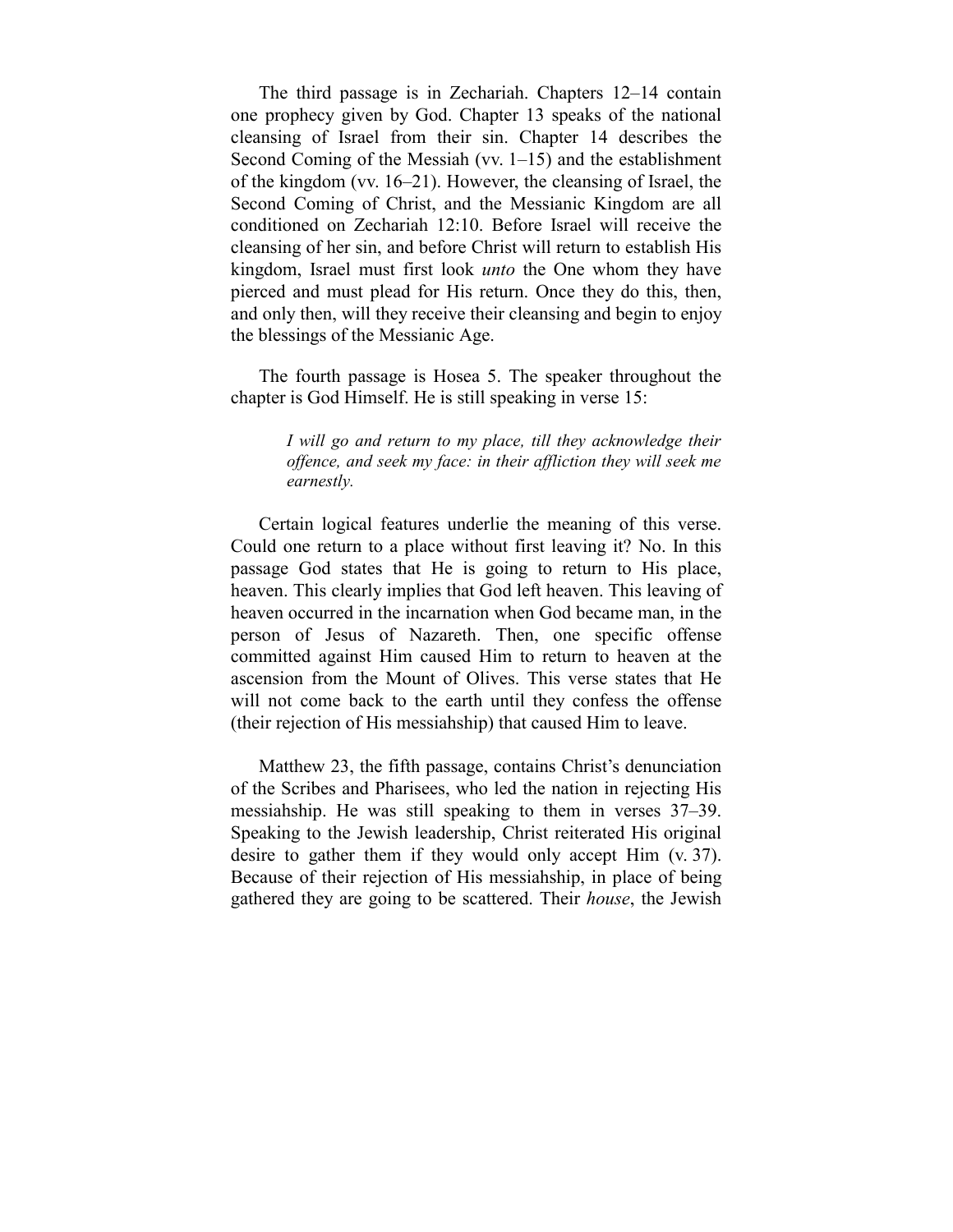Temple, will be left *desolate* and will be destroyed with nothing remaining (v. 38). He then declares that they will not see Him again until they say, *Blessed is He that cometh in the name of the Lord* (v. 39). This is a quotation of a messianic Psalm, Psalm 118:26.

Jesus will not come back to the earth until the Jews and the Jewish leaders ask Him to come back. Just as the Jewish leaders led the nation in rejecting the messiahship of Jesus, they must someday lead the nation to the acceptance of His messiahship. This, then, is the twofold basis of the Second Coming of Christ: Israel must confess her national sin and then plead for Messiah to return, to *mourn for Him as one mourns for an only son*. Until these two things happen, there will be no Second Coming.

## **Israel's National Regeneration and Romans 11:25–36**

## **The Confession of Israel's National Sin**

Hosea 6:1–3 states:

<u>.</u>

*Come, and let us return unto Jehovah; for he hath torn, and he will heal us; he hath smitten, and he will bind us up. After two days will he revive us: on the third day he will raise us up, and we shall live before him. And let us know, let us follow on to know Jehovah: his going forth is sure as the morning; and he will come unto us as the rain, as the latter rain that watereth the earth.* 

This is actually a continuation of Hosea  $5<sup>12</sup>$  It contains the acknowledgment of the sin demanded by 5:15. The Jewish leaders call upon the nation to repent and confess their national sin (vv. 1–2). Only then will God restore the physical blessings Israel once enjoyed (v. 3). Israel's leaders will finally realize why the Tribulation has fallen on them. Just as the Jewish leaders once led the nation to the rejection of the messiahship of Jesus,

 $12$  The chapter division is unfortunate, because it breaks the train of thought.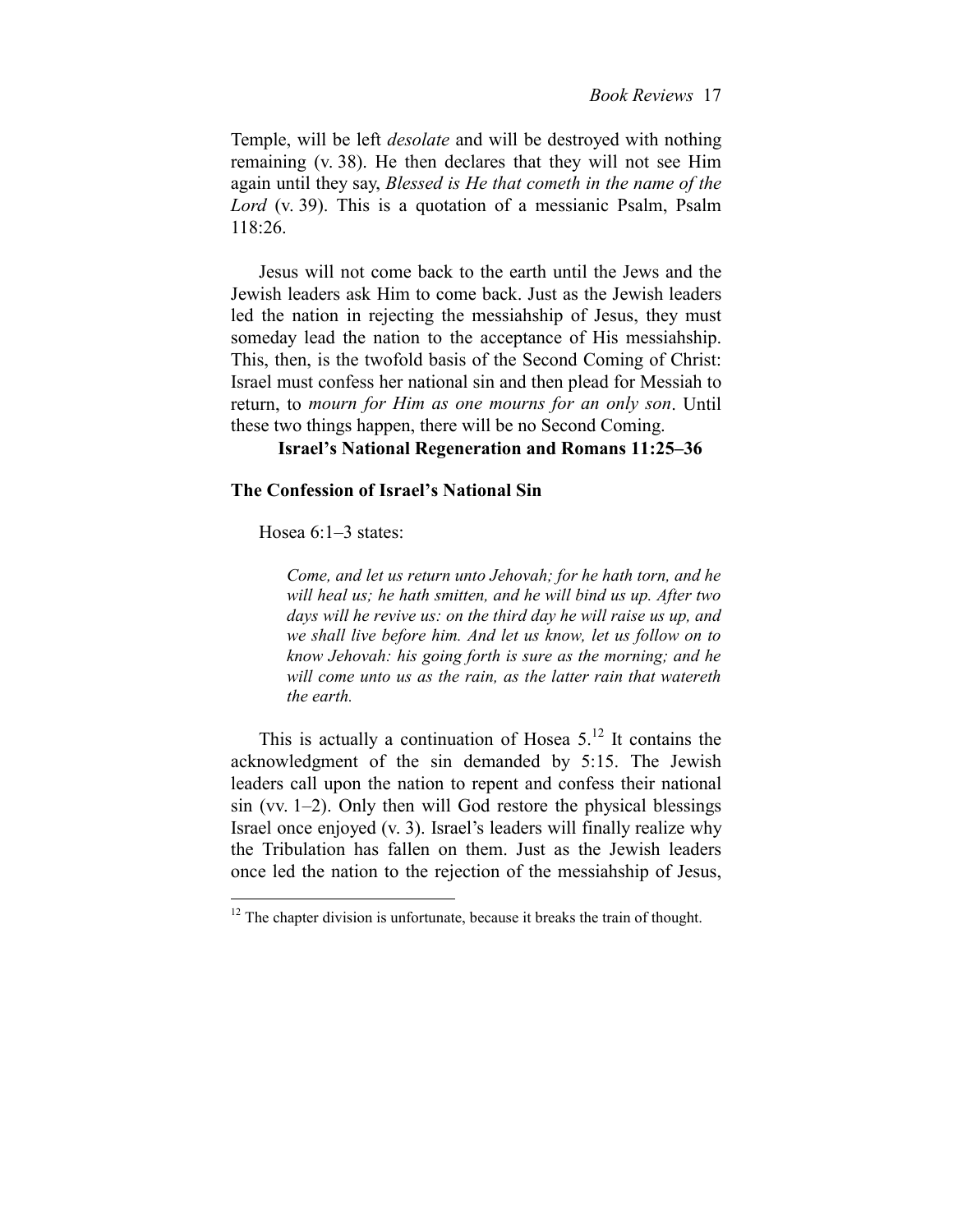they will now lead the nation in accepting His messiahship by issuing Hosea 6:1–3's call. Israel's confession of national sin will last for two days as the entire nation becomes regenerated and saved. Isaiah 53:1–9 states the actual words of the confession. They will admit that the nation had looked upon Jesus as nothing more than another man, a criminal who had died for his own sins. However, they will recognize that He was no ordinary man, but the perfect Lamb of God, the Messiah Himself. Furthermore, it was not for His own sins that Messiah died, but for theirs, so that they need not be stricken for their sin. Thus, national regeneration will come through the national confession of Isaiah 53:1–9. The nation as a nation will be saved.

## **The Partial Hardening**

The national confession will fulfill the prophecy of Romans 11:25–32. The explanatory *for* connects this verse with 11:24. Paul made a clear declaration of Israel's final restoration (vv. 25– 26a). He points out two limitations to Israel's hardening: Israel was hardened only *in part* and only temporarily (v. 25). The hardening was partial, but never total, as  $11:1-10$  asserts. The fact that Jewish people do come to saving faith proves that the hardening was partial. In addition, Israel was hardened only temporarily, until *the fulness* of the Gentiles has come in.<sup>13</sup> In other words, God has a set number of Gentiles that will come into the place of blessing, the Olive Tree (verses 16–24). After reaching that set number, then all Israel will be saved.

Acts 15:14 indicates that one of the purposes of the Church Age is to call out from among the Gentiles a people for His name. While there is a Jewish Remnant coming to faith in this age, another key purpose is to take out from among the Gentiles a people for His name. This calling out from among the Gentiles will continue until reaching *the fulness*, that set number of Gentiles. At that time, the Church will be complete and will be removed at the Rapture. Then God will deal with Israel as a

<u>.</u>

<sup>&</sup>lt;sup>13</sup> The word for *fulness* means "a full number" or "a complete number."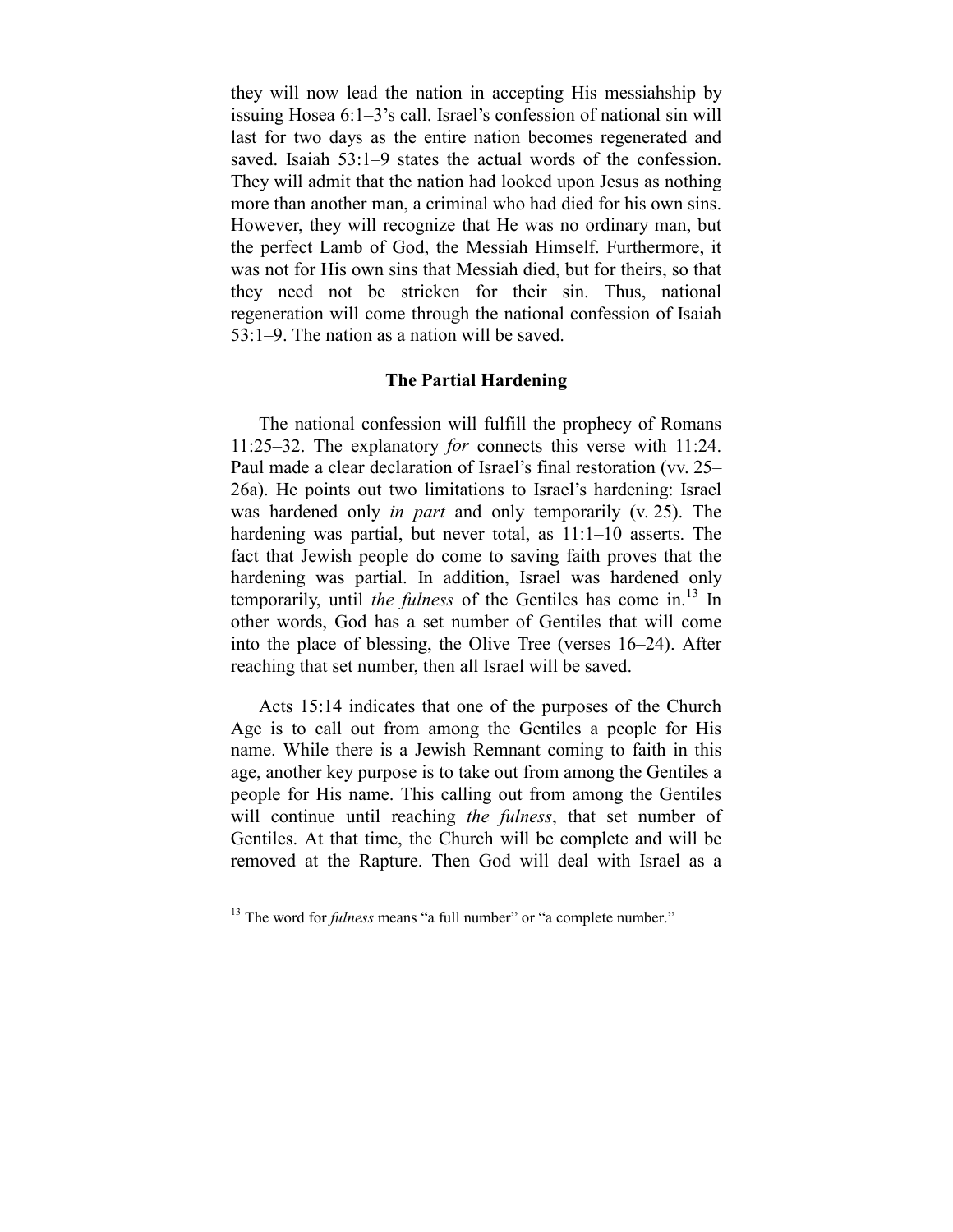nation again, rather than just with Jewish individuals. This national dealing will lead to all Israel being saved (v. 26a). When Paul stated *all Israel*, he meant all Jews living at that time, not all Jews of all time.

Israel's national salvation is not this passage's *mystery*, for the Old Testament revealed that truth. The mystery is that a partial, temporary hardening of Israel lasts until reaching a full number of Gentiles. The *Israel* here must refer to national Israel.14 No contextual basis exists to make this verse the sole exception, especially since the normal interpretation makes sense in context as a contrast to the *Gentiles* in the previous verse.

### **The Pleading for the Messiah to Return**

The second requirement leading to the Second Coming is Israel's pleading for the Messiah to return and save them from the world armies intent on destroying them. This pleading is the subject of much revelation. For example, Zechariah 12:10–13:1 indicates that beginning with confession of the national sin, Israel will plead for His return to save them from the troubles described in the preceding context. They plead for the one *whom they have pierced* as a result of the outpouring of the Holy Spirit.

Zechariah 13:7–9 shows that the Remnant comes to a saving knowledge of Jesus the Messiah via the fires of the Tribulation. Verse seven explains why the events of the Tribulation will fall on Israel: God's Shepherd, the Messiah, was smitten, and so His sheep, Israel, were scattered throughout the world. Toward the latter end of the dispersion will come the Great Tribulation through which two-thirds of the Jewish population will be killed (v. 8). By means of the national confession of their sin, the remaining third will be purified (v. 9). God will then answer their

<u>.</u>

<sup>&</sup>lt;sup>14</sup> Each of the other ten uses of *Israel* since chapter 9 have this meaning.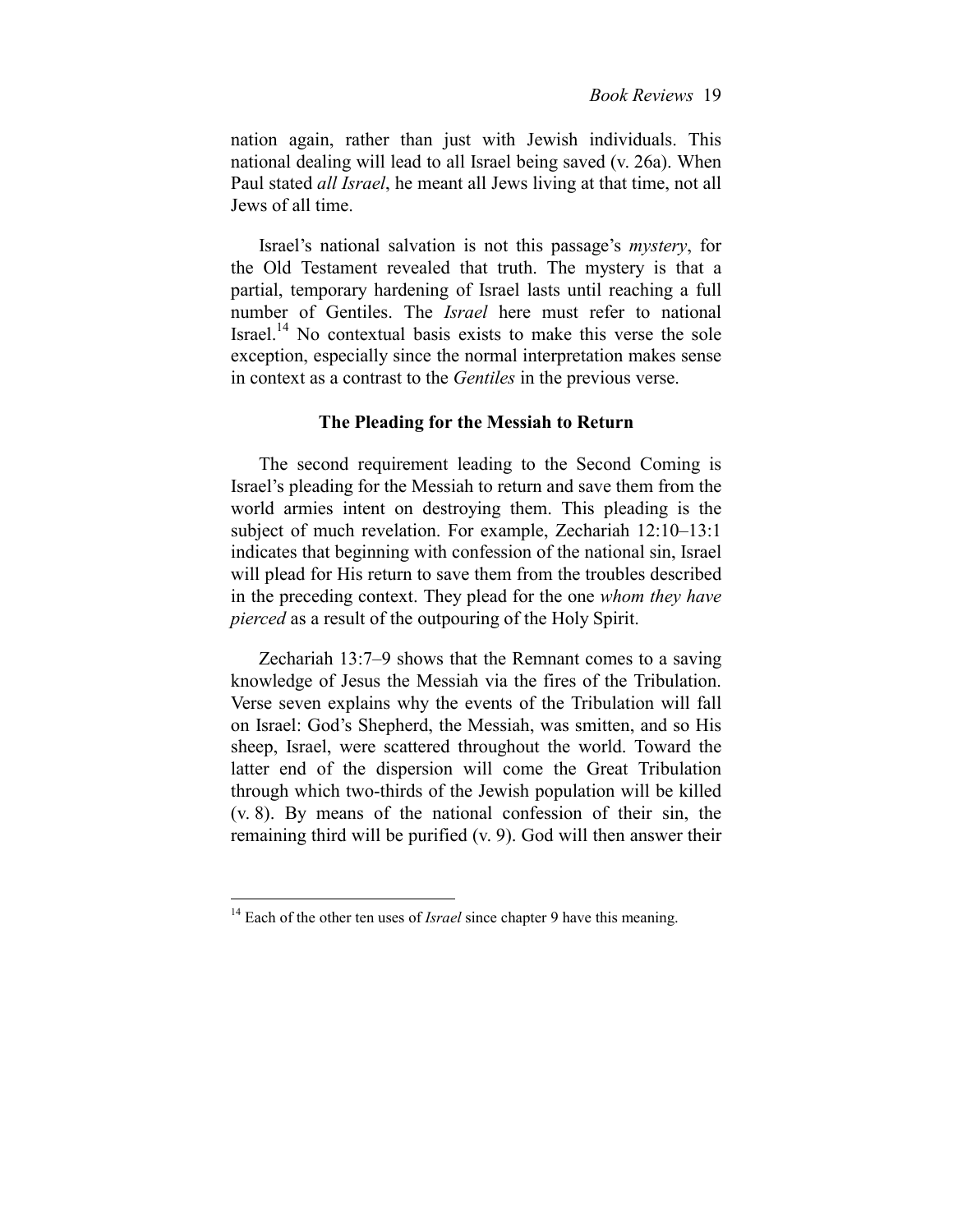pleading for Him to come to save them. They will once again be His people, and He will be their  $God.<sup>15</sup>$ 

In conclusion, Israel as a nation will be regenerated and saved after two days of national confession of sin. On the third day they will plead for Christ's Second Coming, followed by His coming.

## **The Remnant of Israel**

According to Romans 11:25–27, all Israel will be saved. According to Isaiah 10:20–23, only the Remnant will be saved. This is not a contradiction if understood in the context of Israel's national salvation. Zechariah 13:8–9 points out that two-thirds of the Jewish population will be destroyed during the Tribulation. Only the Remnant will survive, the *escaped* of Isaiah 4:2; 10:20; 37:31–32; Joel 2:32; and Obadiah 17. The remaining one-third become believers, so at that point *all Israel* and the *remnant of Israel* become one and the same, as Micah 2:12–13 shows.

> *I will surely assemble, O Jacob, all of thee; I will surely gather the remnant of Israel.*

The *all of thee* and *the remnant of Israel* become identical, for with Israel's national salvation the whole nation joins the Remnant (v. 12). Then, Messiah returns to rescue them (v. 13).

## **The Judgment of the Gentiles**

<u>.</u>

Though multitudes of Gentiles will be killed throughout the course of the Tribulation and Gentile armies will be slaughtered in the Armageddon campaign, many will survive. Following the Second Coming, all these will now be gathered together for a judgment described in two passages of Scripture.

The first passage is Joel 3:1–3. The timing of this judgment is in conjunction with the restoration of Israel (v. 1). All the Gentiles will be gathered into the Valley of Jehoshaphat for the judgment (v. 2a). A judgment of this nature, resulting in a destiny

<sup>&</sup>lt;sup>15</sup> Cf. Joel 2:28–32; Isaiah 64:1–12; Psalm 79:1–13; and Psalm 80:1–19.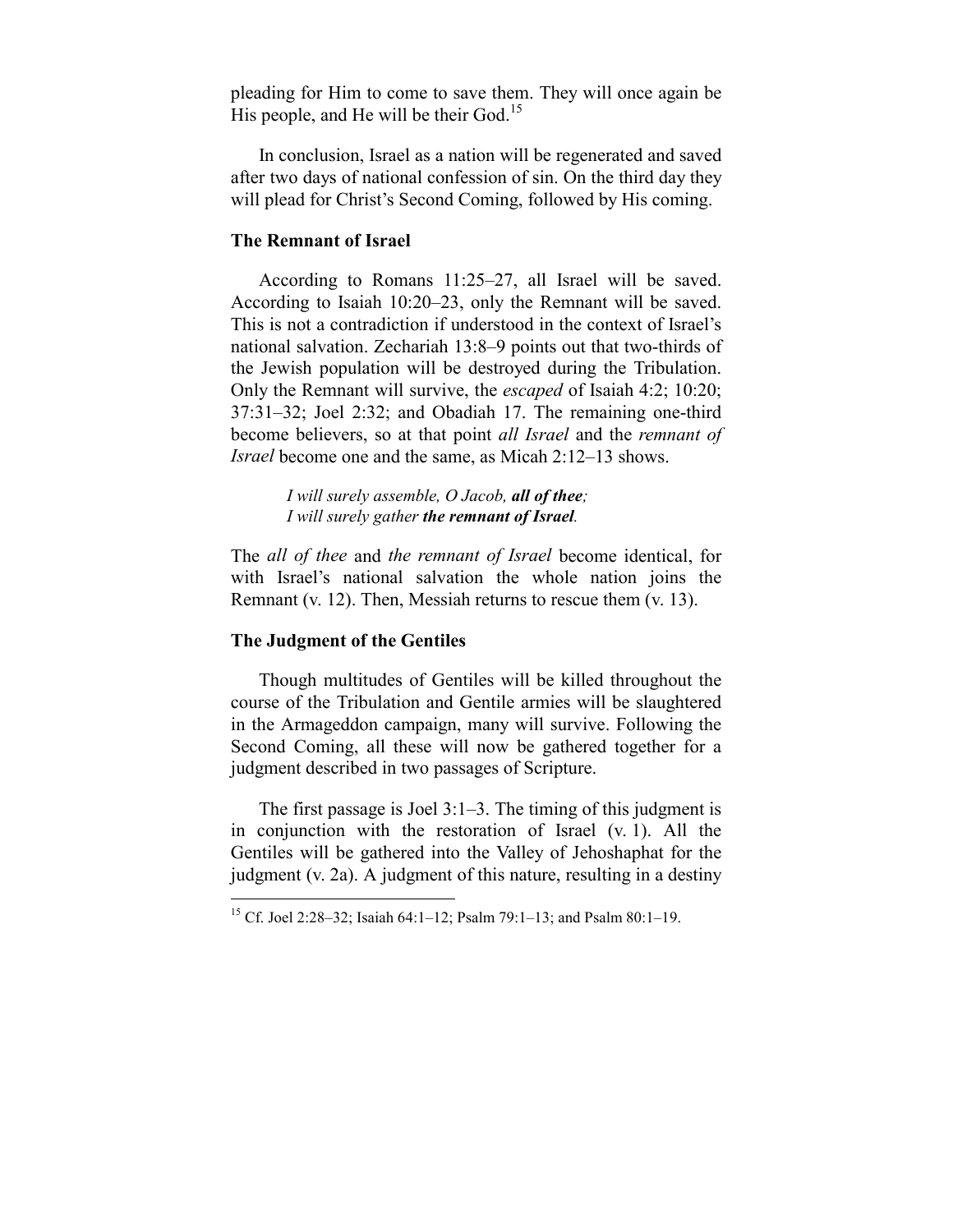of eternal life or eternal hell, cannot be a national judgment, but individual. The word rendered *nations* also means "Gentiles," and this is the way it should be translated. The grounds for this judgment will be anti-Semitism or pro-Semitism (vv. 2b-3). Their treatment of the Jews during the Great Tribulation will be the basis of the judgment for all these Gentiles. The sins committed against Israel listed in this indictment are: first, scattering the Jews (in the middle of the Tribulation); second, parting the land (Campaign of Armageddon); and, third, selling the Jews into slavery (Zechariah 12:1–2). He will judge each Gentile living at that time on the basis of his participation or non-participation in these deeds.

The second passage, Matthew 25:31–46, gives the results of this judgment. Verses 31–33 identify the Judge, the judgment, and those judged. The Judge (v. 31) will be Jesus the Messiah, who will sit on a throne encompassed by His glory in the Valley of Jehoshaphat. All the Gentiles still living will be gathered before Him for the judgment  $(v. 32)$ .<sup>16</sup>

This judgment will divide all the Gentiles into two camps: the pro-Semitic *sheep* and the anti-Semitic *goats* (v. 33). Verses 34– 40 concern the pro-Semitic sheep. The pro-Semites are those who help Christ's *brethren*, the Jews, during the Great Tribulation, a time of intense danger. Only believers in the messiahship of Jesus will take such risks at the end of the Tribulation. These believing Gentiles will often provide Jews who flee into the wilderness with food, clothing and shelter. They will identify themselves with the Jews by visiting them in prison and will perform other acts of kindness for them. After the judgment, they will enter the Messianic Kingdom and will populate its Gentile nations.

<sup>&</sup>lt;sup>16</sup> Again, the word translated *nations* is also the common word for "Gentiles." The latter is the way it should be taken, for this is an individual judgment on the basis of anti-Semitism or pro-Semitism.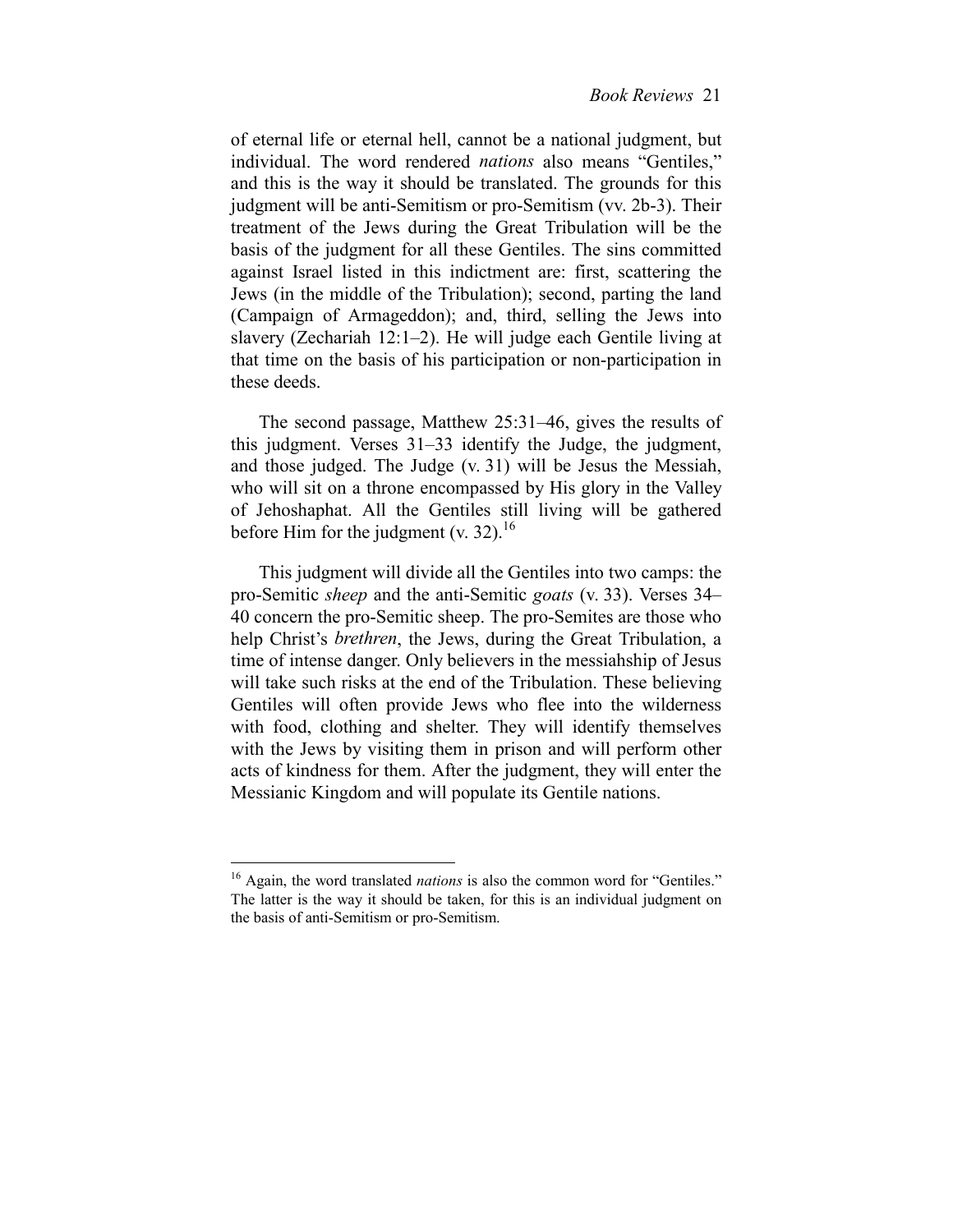Verses 41–45 discuss the anti-Semitic *goats*. These anti-Semites who aid the Antichrist in his program of destroying Jews will be killed and sent to hell. Consequently, they will lose out on both life and millennial blessing. The basis of the judgment will be anti-Semitism or pro-Semitism. This raises a question when compared with 25:46:

> *And these shall go away into eternal punishment: but the righteous into eternal life.*

The goats will be condemned to eternal punishment, but the sheep will both enter the kingdom (v. 34) and inherit eternal life.

Eternal salvation is always by grace through faith, totally apart from works. The sheep have justification through faith alone in Christ alone. However, during the Great Tribulation, unbelievers will not violate the Antichrist's laws to aid Jews. The *sheep*'s pro-Semitic acts will result from their saved state. *Goats* will demonstrate their unbelief by their anti-Semitic acts.<sup>17</sup>

## **The Resurrection of the Old Testament Saints**

1

The Rapture will remove only the Church saints prior to the Great Tribulation. After the Second Coming, Old Testament saints will be resurrected. Two Old Testament passages state this:Isaiah 26:19 and Daniel 12:2. This resurrection enables God to fulfill the previously unfulfilled covenantal promises to them.<sup>18</sup>

<sup>&</sup>lt;sup>17</sup> [Editor's note: cf. Zane C. Hodges, *Grace in Eclipse: A Study on Eternal Rewards*, 2d ed. (Dallas, TX: Redención Viva, 1987), 102–4, for clarification of the Free Grace Gospel, rewards, and eschatology here. The key phrase in Matthew 24:34 is that the sheep inherit the kingdom. This does not refer to entering the kingdom, but to inheritance of reward. They enter through faith alone in Christ alone, but they inherit reward through serving Him. After the Great Tribulation's decimation of the human race, the only believers who will be alive for this judgment will be rewardable ones. At no other time in history would all unrewardable Gentiles be unbelieving Gentiles or *goats*.]<br><sup>18</sup> Cf. Acts 26:6–8. Paul identifies the resurrection of the dead as the promise

that God made to the fathers. Specifically, if God does not raise Abraham, Isaac, and Jacob from the dead, how could He give **them** and their seed the land of Israel forever?